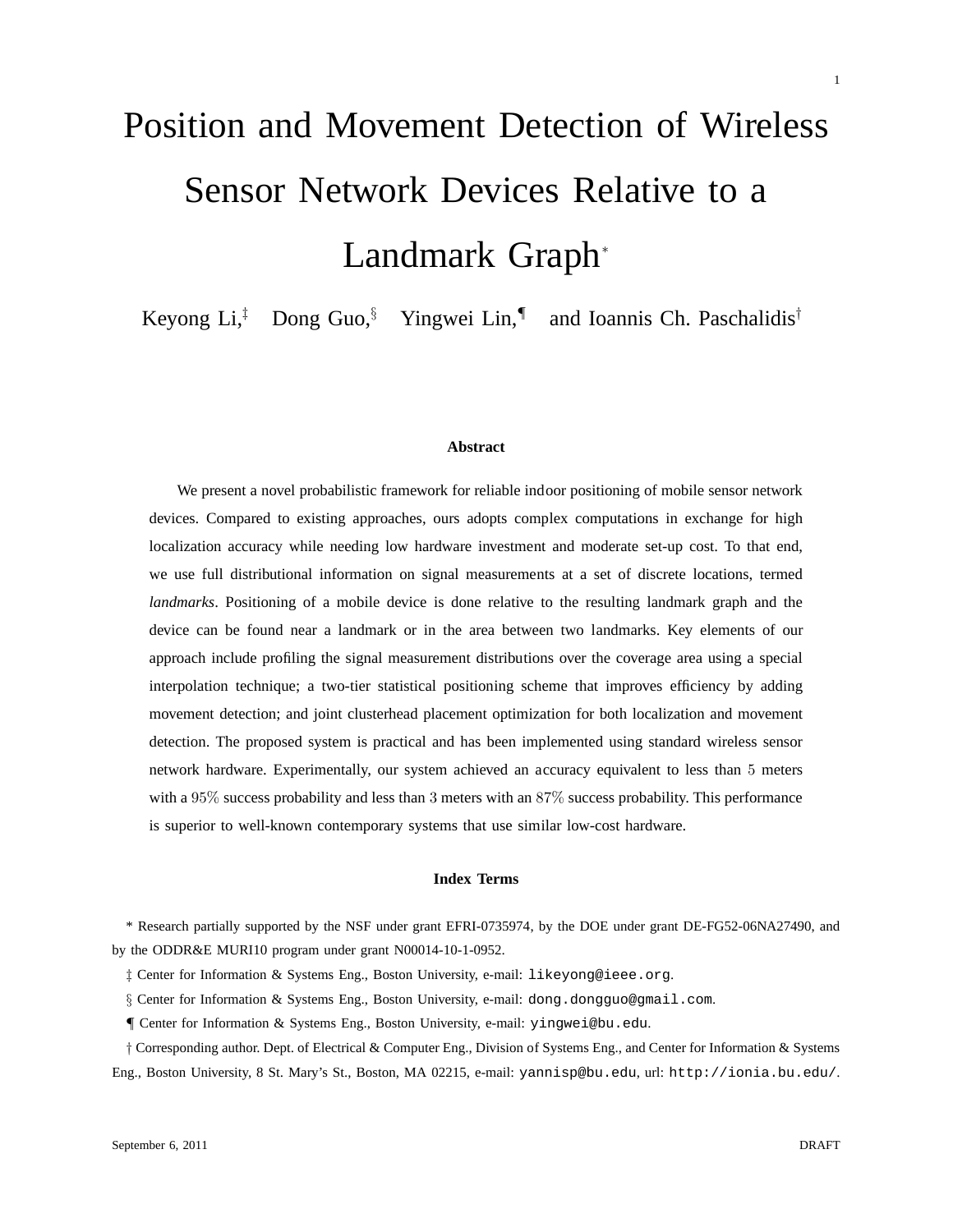Wireless sensor networks, localization, probabilistic profiling, hypothesis testing, optimal deployment.

## I. INTRODUCTION

The demand for reliable indoor positioning of mobile devices is well documented and widespread. Using such a functionality, businesses can better manage their equipment and personnel; museums can provide automatically guided tours and enhance visitor experiences; hospitals can track their patients and give them more freedom; rescue workers can navigate through a disaster cite more easily; and security agencies can strengthen the protections of critical assets such as nuclear and biochemical materials.

It is worth noting that technologies for outdoor positioning are relatively mature. These include mostly the GPS technology that is widely used today, but also technologies using the cellular network (see [1], [2] for the latter). Yet, translating these successes to indoor environments is far from straightforward. First, the GPS technology is hardly operational indoors due to heavy signal attenuation by the building structures. On the other hand, the cellular-based technologies for outdoor use cannot produce satisfactory positioning accuracy when confronted with the rich effects of the indoor environment on the signals.

A wide range of indoor positioning solutions have been proposed, with varying degrees of success. [3] implemented an infrared-based positioning system (*Active Badge*) for low-accuracy applications. [4] proposed an ultrasound-based system (*Cricket*) that achieved high accuracy, but the system requires the installation of a dense network of ultrasound beacons. In the wireless positioning camp, many types of signal measurements can be useful, ranging from the most basic — *Received Signal Strength Indication (RSSI)* — to more sophisticated ones including signal phase, time-of-arrival (TOA), angle-of-arrival (AOA), and multipath components (MPC) [5], [6].

Among the RSSI-based approaches, the methods in [7], [8], [9], [10] compare mean RSSI measurements to a pre-computed signal-strength map. In particular, [7] tested two methods. The first one uses a map of mean signal strength that is profiled offline, while the second assumes a signal propagation model taking into account how many walls are in the path. The former was shown to be superior, achieving an accuracy of 75% error  $<$  5 meters and 50%  $<$  3 meters. This system and others succeeded in demonstrating the feasibility of meaningful positioning services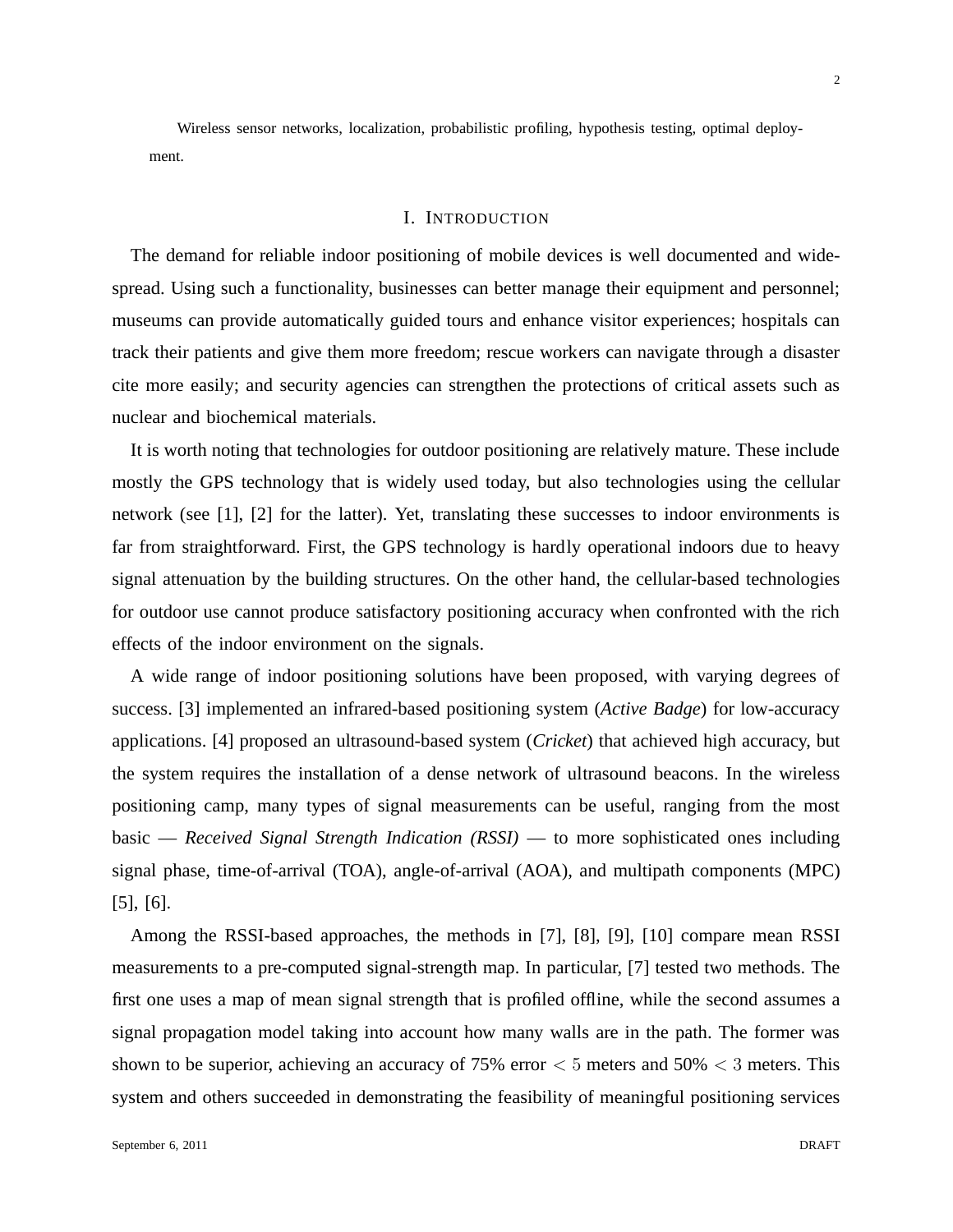using wireless sensor networks and injected enthusiasm into the field. Their performance, though, leaves room for improvement. Many other works followed. [11] improved upon [7] by taking

the probabilistic nature of the problem into account. [8] proposed a method based on mean RSSI profiling, but used power-level diversity to achieve an accuracy of  $80\% < 3$  meters. However, further improvement of the performance within this framework (e.g., by increasing the density of "reference signatures") seems unlikely. Another class of systems such as in [12], [13] use stochastic triangulation techniques but rely on a path loss model, thus, introducing a modeling error. In addition to the evidence provided by [7], our earlier related work based on signal strength profiling [14], [15] has also been shown to reduce the mean error distance compared to stochastic triangulation. References to many other systems can be found in [16].

Despite the rich literature, some fundamental questions remain. On one hand, there have been some efforts to understand the theoretical limit of wireless-signal-based device positioning. For example, [17] obtained a Cramer-Rao bound of wireless-based positioning, but the result was built upon the presumption that positioning is done using distance and angle of arrival measurements, and these measurements follow Gaussian distributions. A wider range of techniques were considered by [18], but similar assumptions (especially the Gaussian assumption) were put in place. Such assumptions might be overly simplifying in the the indoor positioning context. On the other hand, most positioning systems proposed to date have shunned away from sophisticated decision rules. To a certain extent, our work suggests that by careful algorithm design that enables distributed processing, it is possible to implement complex decision rules to achieve robust and accurate positioning using existing hardware.

Due to the rather diverse applications of indoor positioning and the rapid evolution of the hardware capabilities found in wireless sensor network devices, the positioning problem should not be considered in just a single context. Instead, it is meaningful to explore a spectrum of techniques that reflect different constraints and trade-offs of hardware investment, computational complexity, set-up cost, and positioning accuracy. In particular, the present paper strives to achieve high accuracy with low hardware investment and moderate set-up cost, at the cost of fairly sophisticated computations. In particular, our approach does not require advanced signal measurements such as angle and time of arrival (AOA and TOA), and the amount of computation needed is kept under a threshold such that contemporary hardware suffices. One can argue that we treat computational power as a constraint and seek to minimize set-up cost and maximize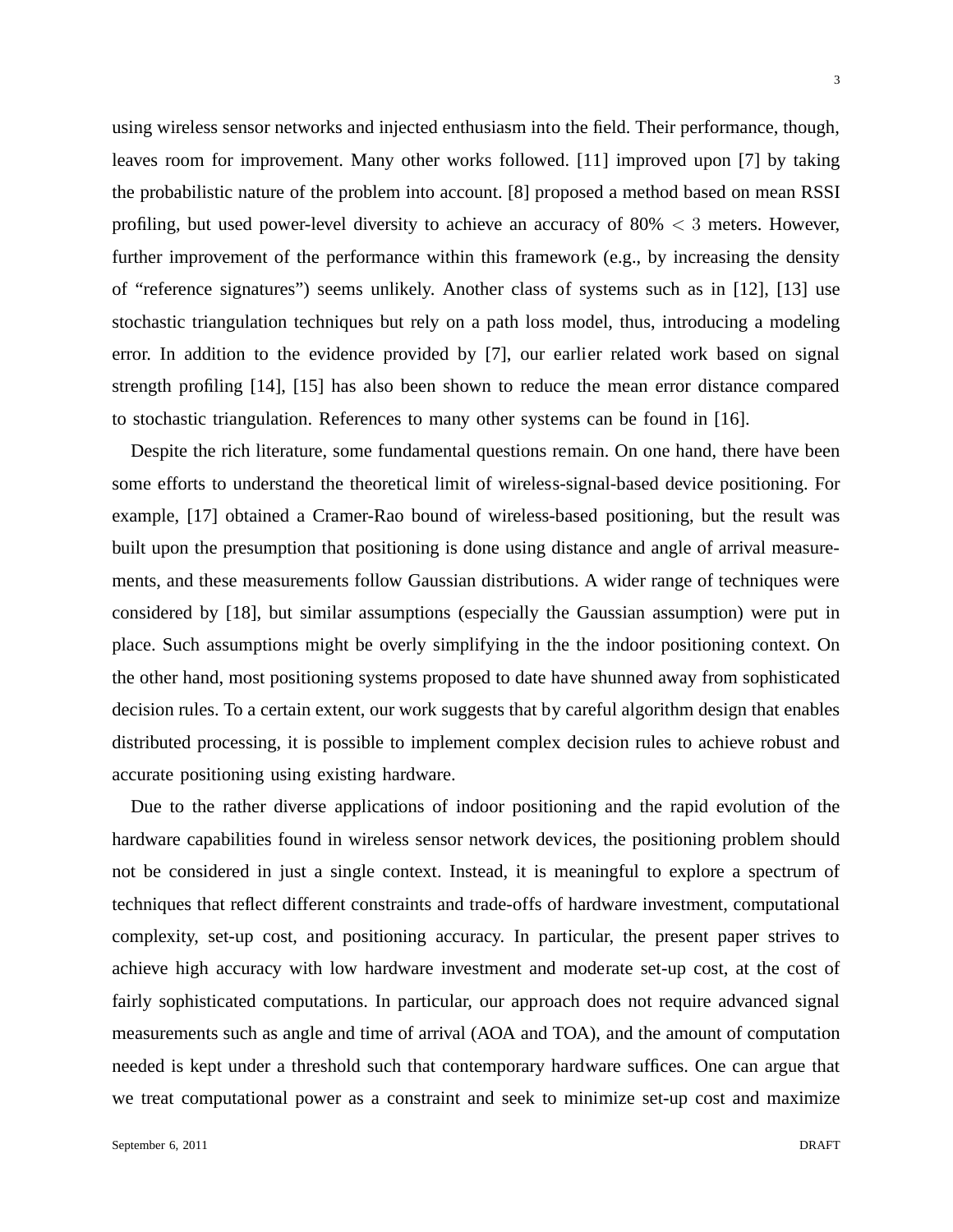accuracy.

Our contribution goes beyond a successful positioning system with attractive experimental results. The approach differs from what has been considered in the literature and is based on a set of formal techniques that result in analytical performance guarantees. Positioning is done relative to a *landmark graph*, with node set a chosen set of landmarks, and edges defined between any two nodes corresponding to landmarks in contiguous geographical areas. The device's position is mapped either to a node of the landmark graph, if the device is in its vicinity, or to an edge if the device is in the area between two landmarks. The following topics are then covered:

*A:* We construct appropriate probabilistic descriptors associated with a device's position from a limited amount of RSSI measurements. This process is commonly known as *profiling*. The descriptors that we construct go beyond mean values and variances to record the shapes of the measurement distributions. Moreover, the present paper associates a parametrized family of probability density functions (pdfs) to each location, which introduces some analytical challenges, but proved to produce more robust performance. Our experimental results show that such information is of significant value to performance.

By "a limited amount" of measurements, we mainly mean that one can directly measure the RSSI distributions only for a finite number of spots during the profiling phase. Without much loss of generality, we assume that these spots coincide with the landmarks. In order to construct the probabilistic descriptors of the device's position in the contiguous space, we adopt a pdf interpolation technique originating from the completely different field of statistical physics simulation [19]. It is worth noting that we have not seen the explicit mentioning of pdf interpolation in the current localization literature. To be precise, practices that are equivalent to some form of interpolation are not foreign, but these have been carried out rather implicitly without formal design and evaluation. Thus, the present paper makes a contribution in introducing a formal technique to the field, which is also validated with experimental data.

Earlier versions of probabilistic-descriptors have been explored in [20], [14], [15]. However, the descriptors in [20] are single pdfs rather than pdf families. Although [14] used pdf-family descriptors, the way that they were constructed lacks formalism. Moreover, the technique proposed here is not only theoretically sound, but also validated experimentally. This is important, especially for a measurement-based approach such as ours. We note that there is at least one other theoretically appealing interpolation method which is based on geodesics in the space of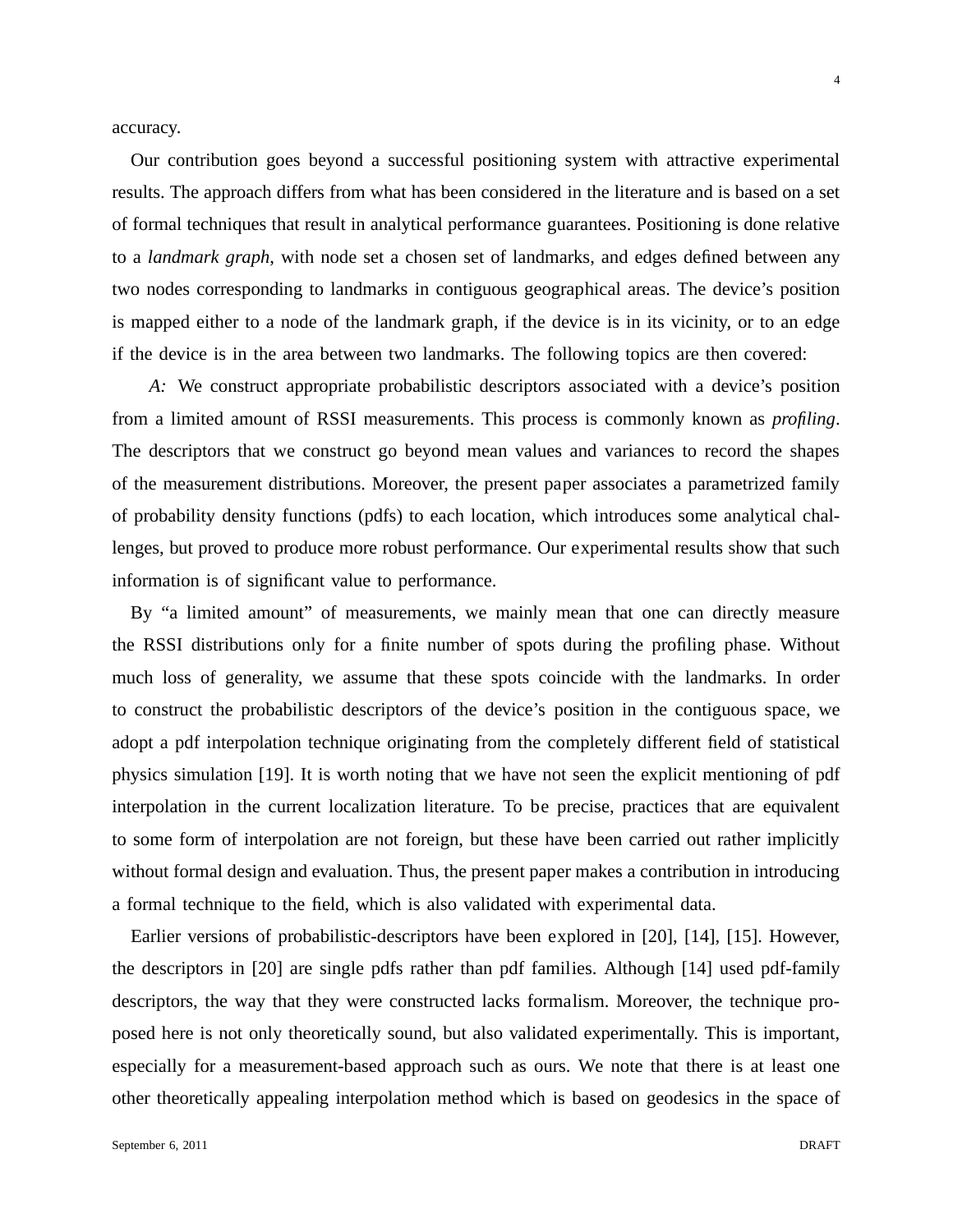pdfs. But that method turns out not to perform well in practice. A related question to the profiling discussion is: "In what length-scale is pdf interpolation meaningful for RSSI signatures?" Clearly, we would like to minimize measurements but interpolating the pdfs of two very distant locations would not make sense. This question is investigated experimentally, and interestingly, the answer confirms the intuition of some other researchers.

*B:* We develop a two-tier device tracking system that relies on RSSI measurements made by a set of *clusterheads* positioned at some of the landmarks. To that end, we would like to exploit the fact that most mobile agents in indoor environments are on the move only occasionally. Fortunately, we found it possible to detect whether a device has moved from its previously known position based on observations from a single clusterhead. We call this tier *movement detection* (the lower tier). When movement of a device has been detected, the upper tier is invoked, which detects the new position of the device using multiple clusterheads. We call this tier *localization*, as it is how localization is commonly construed. The decisions of both tiers are formulated as composite hypothesis testing problems. We develop the requisite theory and characterize the probability of detection error. Movement detection has a lower run-time cost, and in many applications the device being tracked can remain at one location for a long period of time. The two-tier design thus results in significant savings. We also address the problem of optimally placing clusterheads in order to minimize the probability of making incorrect decisions. Similar results have been largely lacking in the literature except for [20], [14], [15], which considered a single tier. The present paper extends the optimization to jointly considering localization and movement detection, and establishes that this is computationally feasible.

*C:* We present a working system that demonstrates the practicality of our approach. Our system achieved an accuracy equivalent to  $95\% < 5$  meters and  $87\% < 3$  meters, which should be considered of high-quality compared with well-known contemporary systems. We also closely examine the accuracy of our formal pdf interpolation and find that interpolations with two end points 9 meters apart may replace empirically measured pdfs with very good precision. This is significant for improving the efficiency of profiling and reinforces the findings in [8].

To summarize, the differences of this contribution compared to prior work include:

- 1) The idea and experimental validation of a formal interpolation technique applied to the profiling phase is completely absent in the wireless localization literature.
- 2) The 2-tier scheme, especially the formulation of the movement detection tier and also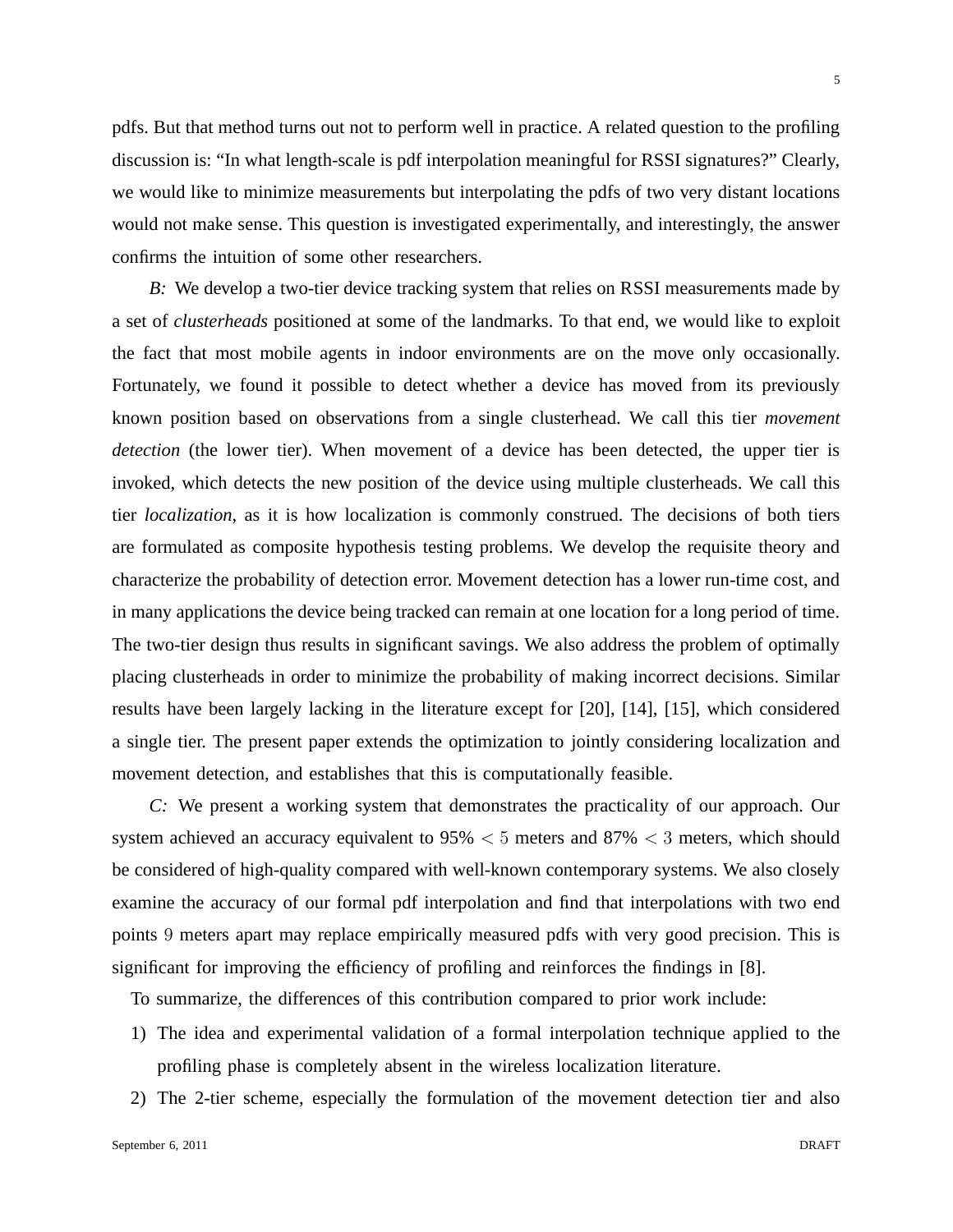the joint optimization of clusterhead placement, is also novel. Although the flavor of the underlying techniques (such as composite hypothesis testing) is reminiscent of some of the co-authors' earlier work [14], [20], [15], many important details (such as the specific hypothesis test and corresponding error rate computation) are different. More importantly, the fact that movement detection can be made to work with a single clusterhead using only RSSI is a new finding.

**Notation:** We use bold lower case letters for vectors, and bold upper case letters for matrices. Our discussions will involve both probability density functions (pdfs) and probability mass functions (pmfs). With a slight abuse of terminology, we will use the term pdf throughout.

## II. TRACKING PROBLEM FORMULATION

Consider the problem of tracking a wireless sensor network device in a contiguous space  $\mathscr{X}$ , which typically corresponds to some indoor environment. As a way of discretizing this space, we consider a given set of *landmarks* and construct what we call a *landmark graph* as follows. The node set of this undirected graph is the set of landmarks  $\mathcal{V} = \{V_i \mid i = 1, ..., M\}$ . We draw an edge between landmarks that are geographically neighboring to each other; i.e., the edge set is  $\mathscr{E} = \{E_{ij} | i = 1, ..., M, j > i, V_j \in \mathcal{N}_i\}$ , where  $\mathcal{N}_i$  is the set of neighboring landmarks to  $V_i$ . There are many different ways to formally define a neighborhood and this is left to the user; one approach could be to set a radius and consider neighboring to  $i$  all landmarks within that radius. With a slight abuse of notation, we sometimes also write: (1)  $j \in \mathcal{N}_i$  if  $V_j \in \mathcal{N}_i$ , and (2)  $(i, j) \in \mathcal{E}$  when  $E_{ij} \in \mathcal{E}$ . In what follows, a *location* refers to either a node or an edge. The set of all locations will be denoted by  $\mathscr{L} = \{L_l | l = 1 \dots, N\}$ , where  $N = M + |\mathscr{E}|$ . The physical meaning of the nodes and edges in the landmark graph depends on the application. For example, in an office building, the nodes can correspond to offices (i.e., a landmark can be defined as a position within an office), cubicles, and positions in the corridor. For another example, in a warehouse, the nodes can correspond to sections of storage area or intersections of aisles.

The next step is profiling, i.e., to associate to various locations appropriate probabilistic descriptors of some features of the wireless signal. Here we use the RSSI, which is measured between all pairs of landmarks. (Additional RF features may also be used if available.) Let  $Y^{(k)} \in \{\eta_1, \ldots, \eta_R\}$  be the RSSI received at landmark k, which takes values from an R-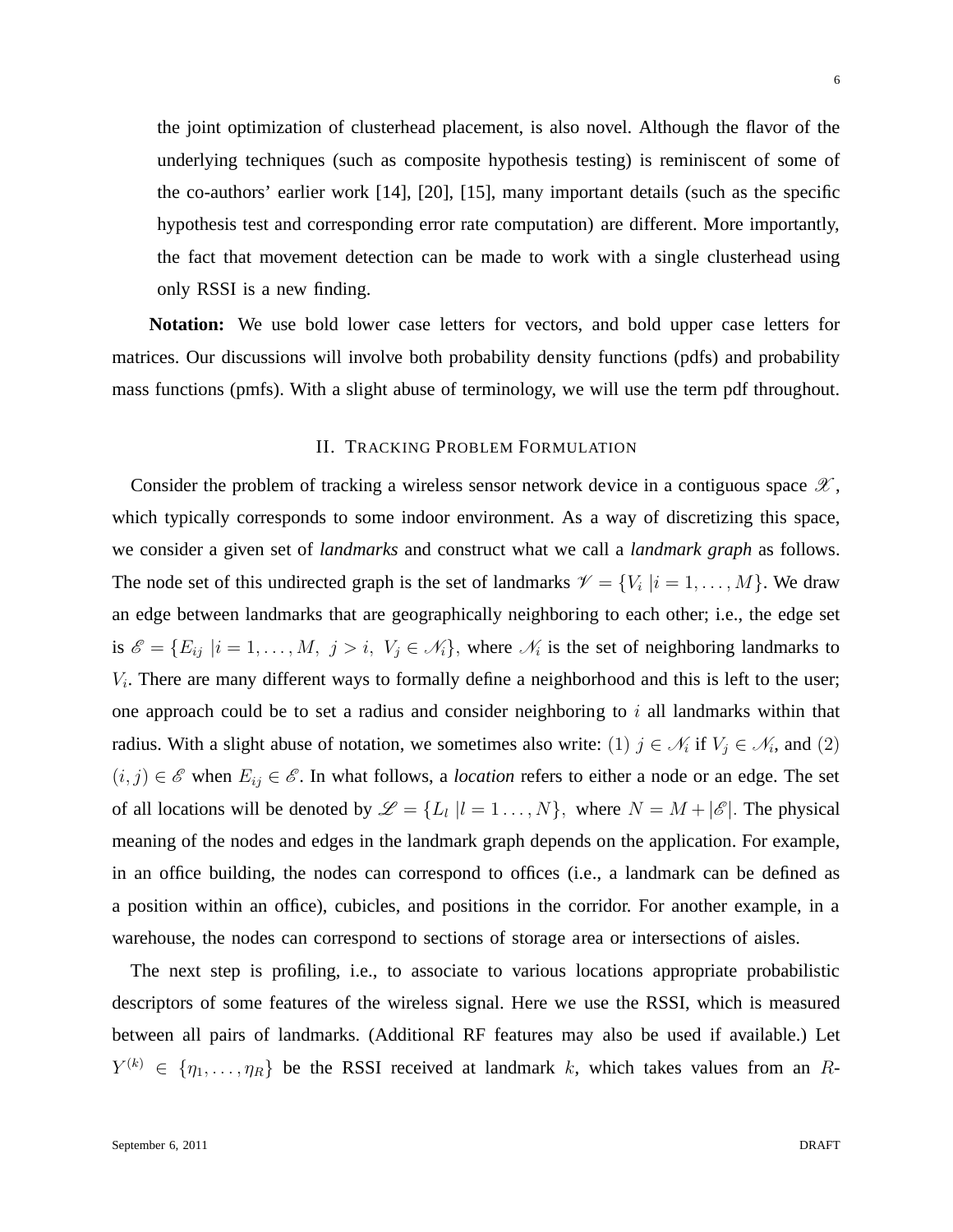$$
q_i^{(k)}(y) = \text{Freq}(Y^{(k)} = y | V_i), \qquad y = \eta_1, \dots, \eta_R, \ i, k = 1, \dots, M,
$$
 (1)

where k is the index of the receiving landmark and i is the index of the transmitting landmark. In (1), Freq $(Y^{(k)} = y | V_i)$  simply denotes the fraction of measurements for which  $Y^{(k)} = y$ . Using these empirical distributions, we build the probabilistic descriptors of all locations using methods introduced in the sections that follow. As the result of profiling, we obtain pdfs of RSSI that characterize the signals transmitted from each location and received at each landmark. In fact, for improved robustness we associate with each node and edge of the landmark graph a family of pdfs parametrized by vectors  $\theta_i$  and  $\theta_{ij}$ , respectively. These are the location descriptors or profiles:  $\lambda$ 

$$
p_i^{(k)}(\cdot|\boldsymbol{\theta}_i), \ i = 1, \dots, M, \ k = 1, \dots, M;
$$
  

$$
p_{ij}^{(k)}(\cdot|\boldsymbol{\theta}_{ij}), \ (i,j) \in \mathscr{E}, \ k = 1, \dots, M.
$$
 (2)

Equivalently, we may list the pdf families in terms of the locations, with the notation

$$
p_{Y^{(k)}|\theta_l}(\cdot), \ l = 1, \ldots, N, \ k = 1, \ldots, M. \tag{3}
$$

The former notation will be used when we discuss profiling, while the latter will be used while introducing the decision rules for positioning. Clusterhead placement will place  $K \leq M$ clusterheads at some of the landmarks, which listen to the signals transmitted by the wireless device. Movement detection and localization will be done by "comparing" the clusterheads' RSSI measurements with the location profiles in a statistically meaningful way.

#### III. PROFILING

This section focuses on how to generate the location profiles (2) using the empirical RSSI distributions (1), each being a pdf. The key technique is the interpolation of pdfs.

#### *A. Interpolation of pdfs*

A naive way of interpolating pdfs is to calculate a simple weighted average. However, one may quickly find that the naive way can produce unnatural results. For example, given two Gaussian pdfs with different means, their naive interpolation always has two peaks.

A more sophisticated approach has appeared in a work on statistical physics simulation [19], which we adopt with some generalizations. Given K pdfs,  $p_1(x), p_2(x), \ldots, p_K(x)$ , let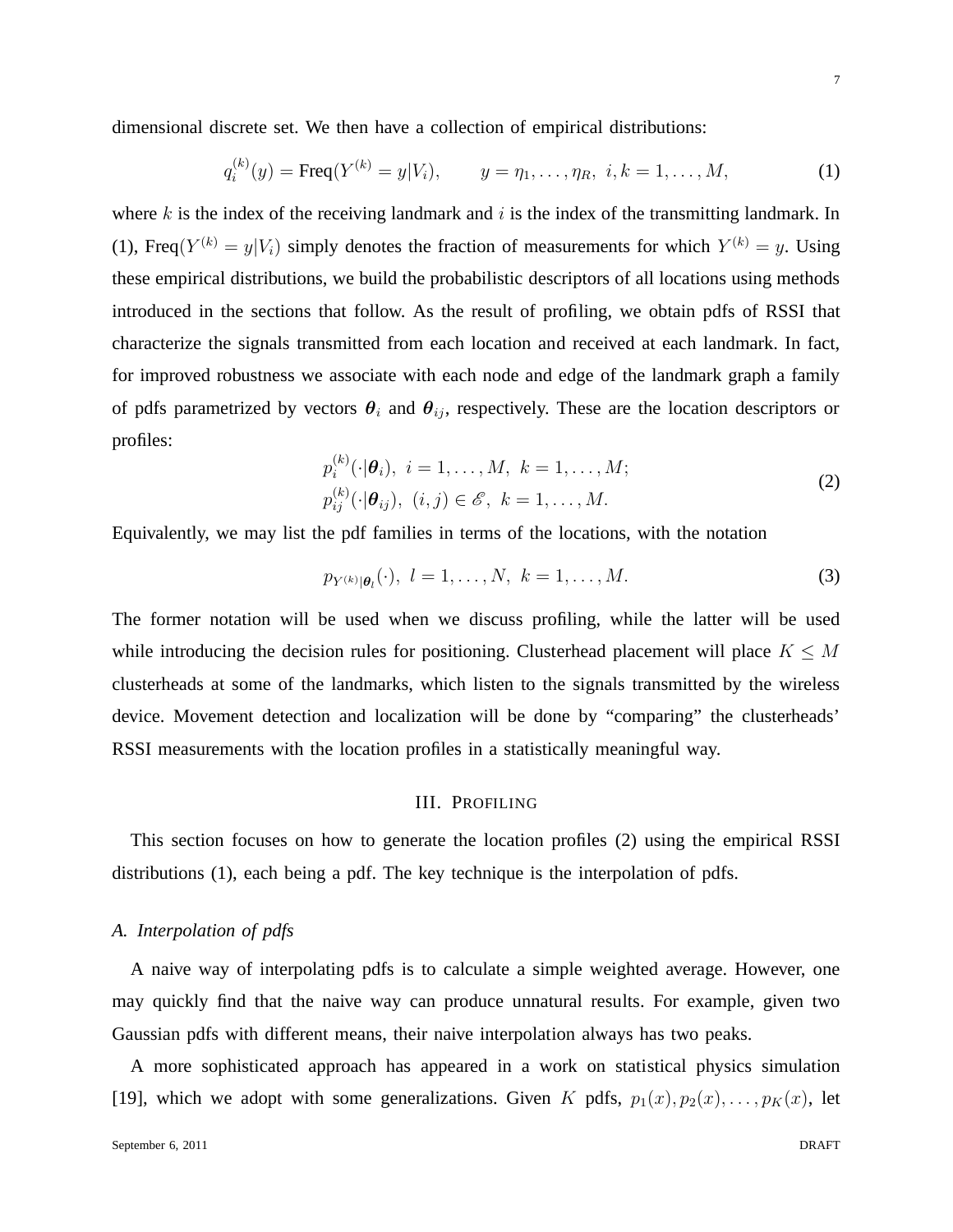8

 $\mu_1, \mu_2, \ldots, \mu_K$  and  $\sigma_1^2, \sigma_2^2, \ldots, \sigma_K^2$  be their means and variances, respectively. Let  $\rho \in \mathbb{R}^K$  have elements  $\rho_1, \rho_2, \ldots, \rho_K \in [0, 1]$  satisfying  $\sum_{i=1}^K \rho_i = 1$ . We are now seeking an interpolated pdf  $p_{p}(x)$ , whose mean and variance are

$$
\mu_{\rho} = \sum_{i=1}^{K} \rho_i \mu_i \quad \text{and} \quad \sigma_{\rho}^2 = \sum_{i=1}^{K} \rho_i {\sigma_i}^2.
$$
 (4)

Let

$$
\xi_i(x) = \frac{\sigma_i}{\sigma_{\rho}}(x - \mu_{\rho}) + \mu_i, \ i = 1, \ldots, l.
$$

Then define

$$
p_{\rho}(x) \stackrel{\triangle}{=} \sum_{i=1}^{K} \rho_i \frac{\sigma_i}{\sigma_{\rho}} p_i(\xi_i(x)).
$$
\n(5)

We next prove that the mean and variance of  $p<sub>p</sub>(x)$  are indeed given by (4). Our proof is different from that in [19], but is somewhat inspired by the discussions in that paper. We believe our proof is more complete, concise, and intuitive for the present context.

**Proposition III.1** The pdf given in (5) satisfies (a)  $\int p_{\rho}(x)dx = 1$ , (b)  $\int xp_{\rho}(x)dx = \mu_{\rho}$ , and (*c*)  $\int x^2 p_{\rho}(x) dx = \sigma_{\rho}^2 + \mu_{\rho}^2$ .

*Proof:* The key observation is that

$$
\int x^{\alpha} p_{\rho}(x) dx = \sum_{i=1}^{K} \rho_i \int x^{\alpha} \frac{\sigma_i}{\sigma_{\rho}} p_i(\xi_i(x)) dx
$$
  
= 
$$
\sum_{i=1}^{K} \rho_i \int \left[ (\xi_i - \mu_i) \frac{\sigma_{\rho}}{\sigma_i} + \mu_{\rho} \right]^{\alpha} p_i(\xi_i) d\xi_i.
$$

The last inequality holds because  $d\xi_i/dx = \sigma_i/\sigma_{\rho}$ . We will show that the integral in the above equals 1,  $\mu_{\rho}$ , and  $\sigma_{\rho}^2 + \mu_{\rho}^2$ , respectively for  $\alpha = 0, 1$ , and 2.

The case of  $\alpha = 0$  is trivial. For  $\alpha = 1$ ,

$$
\int \left[ (\xi_i - \mu_i) \frac{\sigma_{\rho}}{\sigma_i} + \mu_{\rho} \right] p_i(\xi_i) d\xi_i = (\mu_i - \mu_i) \frac{\sigma_{\rho}}{\sigma_i} + \mu_{\rho} = \mu_{\rho}.
$$

For  $\alpha = 2$ ,

$$
\int \left[ (\xi_i - \mu_i) \frac{\sigma_\rho}{\sigma_i} + \mu_\rho \right]^2 p_i(\xi_i) d\xi_i
$$
\n
$$
= \int \left[ (\xi_i - \mu_i)^2 \frac{\sigma_\rho^2}{\sigma_i^2} + 2(\xi_i - \mu_i) \frac{\sigma_\rho}{\sigma_i} \mu_\rho + \mu_\rho^2 \right] p_i(\xi_i) d\xi_i
$$
\n
$$
= \sigma_i^2 \frac{\sigma_\rho^2}{\sigma_i^2} + 2(\mu_i - \mu_i) \frac{\sigma_\rho}{\sigma_i} \mu_\rho + \mu_\rho^2
$$
\n
$$
= \sigma_\rho^2 + \mu_\rho^2.
$$

September 6, 2011 DRAFT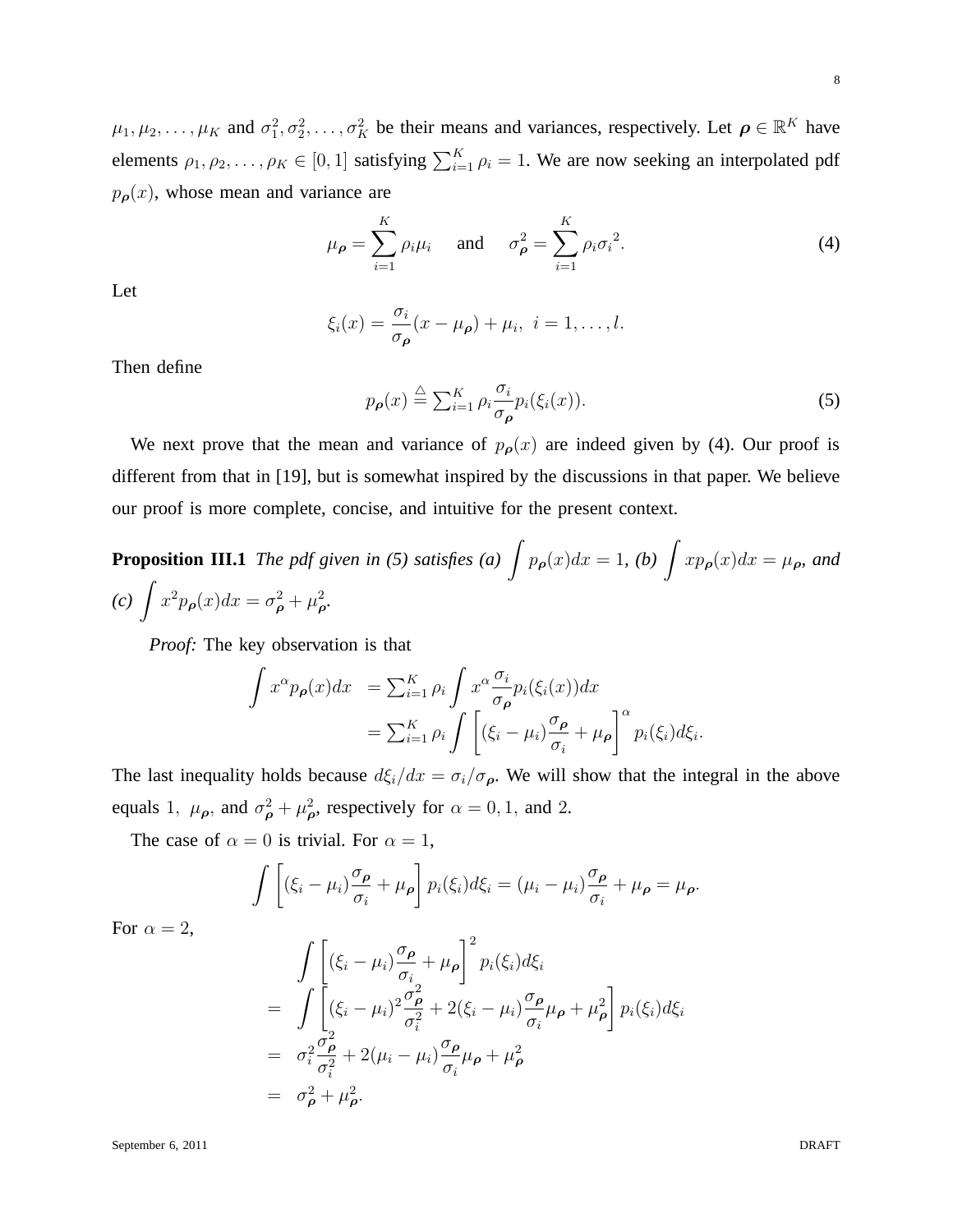In addition to the nice feature of interpolating the mean and variance, formula (5) also interpolates the shapes of the pdfs in some sense. For example, when the original pdfs are Gaussian, the interpolation is also Gaussian.

When the random variable takes discrete values, an issue is that the transformation  $\xi(x)$  may produce a value for which probability mass is not defined. An approximate formula that solves this issue is also provided by [19] for the case of interpolating two pdfs. The following is a generalized version. Assume that the probabilities are defined for values  $-\infty, \ldots, -1, 0, 1, \ldots, \infty$ . For integers j and l, and for  $i = 1, \ldots, K$ , let

$$
\gamma_{ijl} = \max \left\{ \min_{l} \left\{ \xi_i(j+0.5) \atop l+0.5} \right\} - \max \left\{ \xi_i(j-0.5) \atop l-0.5} \right\},
$$
\n(6)

where  $\sigma_{\rho}$  and  $\xi_i$  are defined as before. To understand the quantity  $\gamma_{ijl}$ , let  $C_{ij,tran}$  denote the transformed cell  $[\xi_i(j-0.5), \xi_i(j+0.5)]$ , and  $C_{l,pm}$  denote  $[l-0.5, l+0.5]$ , the cell for which the probabilities are defined. Then  $\gamma_{ijl}$  is the proportion of  $C_{l,pm}$  that overlaps with  $C_{ij,tran}$ ; see Fig. 1. Note that the length of  $C_{l,pm}$  is taken to be equal to 1; otherwise,  $\gamma_{ijl}$  should be normalized by the length of  $C_{l, \text{pmf}}$ . The approximate formula is then

$$
p_{\boldsymbol{\rho}}(j) = \sum_{i=1}^{K} \rho_i \sum_{l} \gamma_{ijl} \cdot p_i(l). \tag{7}
$$

The formula (6) is chosen such that

$$
\sum_l \gamma_{ijl} = \frac{\sigma_i}{\sigma_{\rho}}, \ \forall i, j, \text{ and } \sum_j \gamma_{ijl} = 1, \ \forall i, l.
$$

Formula (7), to which we refer to as *linear interpolation*, is what we use in the experiments. Hereafter, we denote the linear interpolation of K pdfs with the coefficient vector  $\rho \in \mathbb{R}^K$  by Interpol $(\rho, p_1, p_2, \ldots, p_K)$ .

## *B. Associating pdf families to locations*

It suffices to consider the RSSI profile of all locations observed by a clusterhead placed at one of the landmarks. The index of the clusterhead is thus suppressed in all formulae of this subsection.

 $\blacksquare$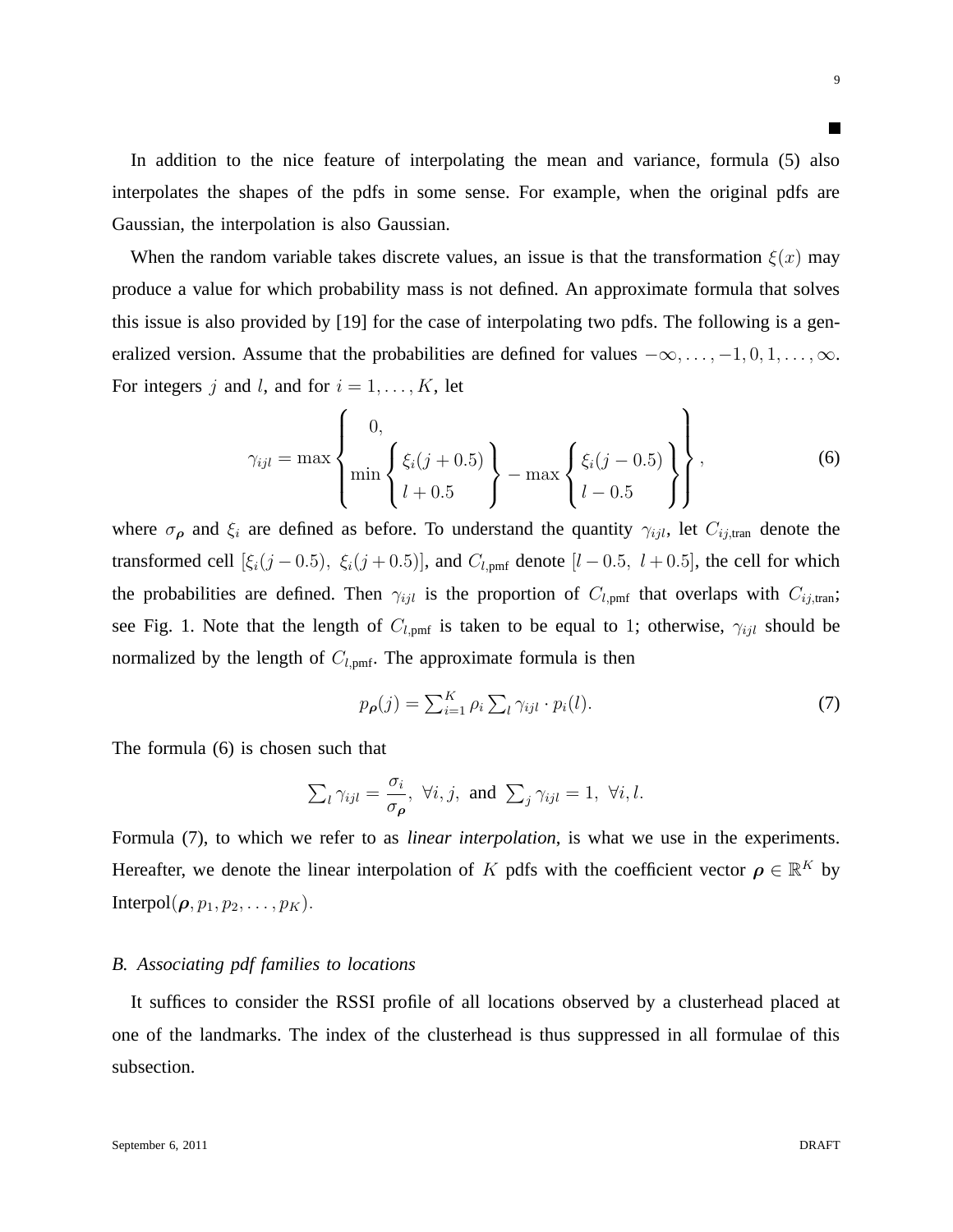

Fig. 1. Interpretation of  $\gamma_{ijl}$ .

First, we "regularize" the empirical pdfs to eliminate zero elements. This is necessary because the number of our sample measurements during profiling is finite. As a result, some RSSI value  $\eta_r$  that is possible but rare for a location  $L_i$  might not be observed during profiling, leaving the rth element of the empirical pdf equal to zero. If we use the empirical pdf directly as the probabilistic descriptor of the location, then when  $\eta_r$  appears, we would rule out  $L_i$  immediately, regardless of how many total observations are made and how the rest of the observations resemble the profile of location  $L_i$ . This is clearly undesirable. To mitigate this problem, we mix the empirical pdf with a discretized Gaussian-like pdf of the same mean and variance. Namely, let  $q$  be an empirical pdf with mean  $\mu$  and variance  $\sigma^2$ . Let  $\phi(\mu, \sigma^2)$  be a Gaussian-like pdf whose domain is discretized to the set  $\{\eta_1, \dots, \eta_R\}$ . Let  $\gamma \in (0, 1)$  be a chosen mixing factor — typically we set  $\gamma$  to a small value such as 0.1 or 0.2. Then the pdf after regularization is is

$$
\tilde{q} = \text{Interpol}\left(\begin{bmatrix} 1-\gamma \\ \gamma \end{bmatrix}, q, \phi(\mu, \sigma^2)\right).
$$

Second, consider the areas represented by the landmarks. Here, we use the pdf-family framework to achieve robustness. Specifically, suppose  $V_i$  has I neighbors  $-\mathcal{N}_i = \{V_{j_1}, \ldots, V_{j_I}\}.$ Let  $\boldsymbol{\theta}_i$  =  $(\theta_i^{(1)}$  $\theta_i^{(1)},\ldots,\theta_i^{(I)})$   $\in \mathbb{R}^I$ ,  $\theta_i \geq 0$  elementwise, and  $\sum_{j=1}^I \theta_i^{(j)} < 1$ . Let  $\rho_{\theta_i} = (1 - 1)$  $\sum_{j=1}^I \theta_i^{(j)}$  $\theta_i^{(j)}$ ,  $\theta_i^{(1)}, \ldots, \theta_i^{(I)}$ ). Then the pdf family associated with  $V_i$  can be defined as an interpolation of  $I + 1$  empirical pdfs:

$$
p_i(\cdot | \boldsymbol{\theta}_i) \stackrel{\triangle}{=} \text{Interpol}\left(\boldsymbol{\rho}_{\boldsymbol{\theta}_i}, \tilde{q}_i(\cdot), \tilde{q}_{j_1}(\cdot), \ldots, \tilde{q}_{j_T}(\cdot)\right).
$$

Last, consider the edges of the landmark graph. As will be justified by the experiments, we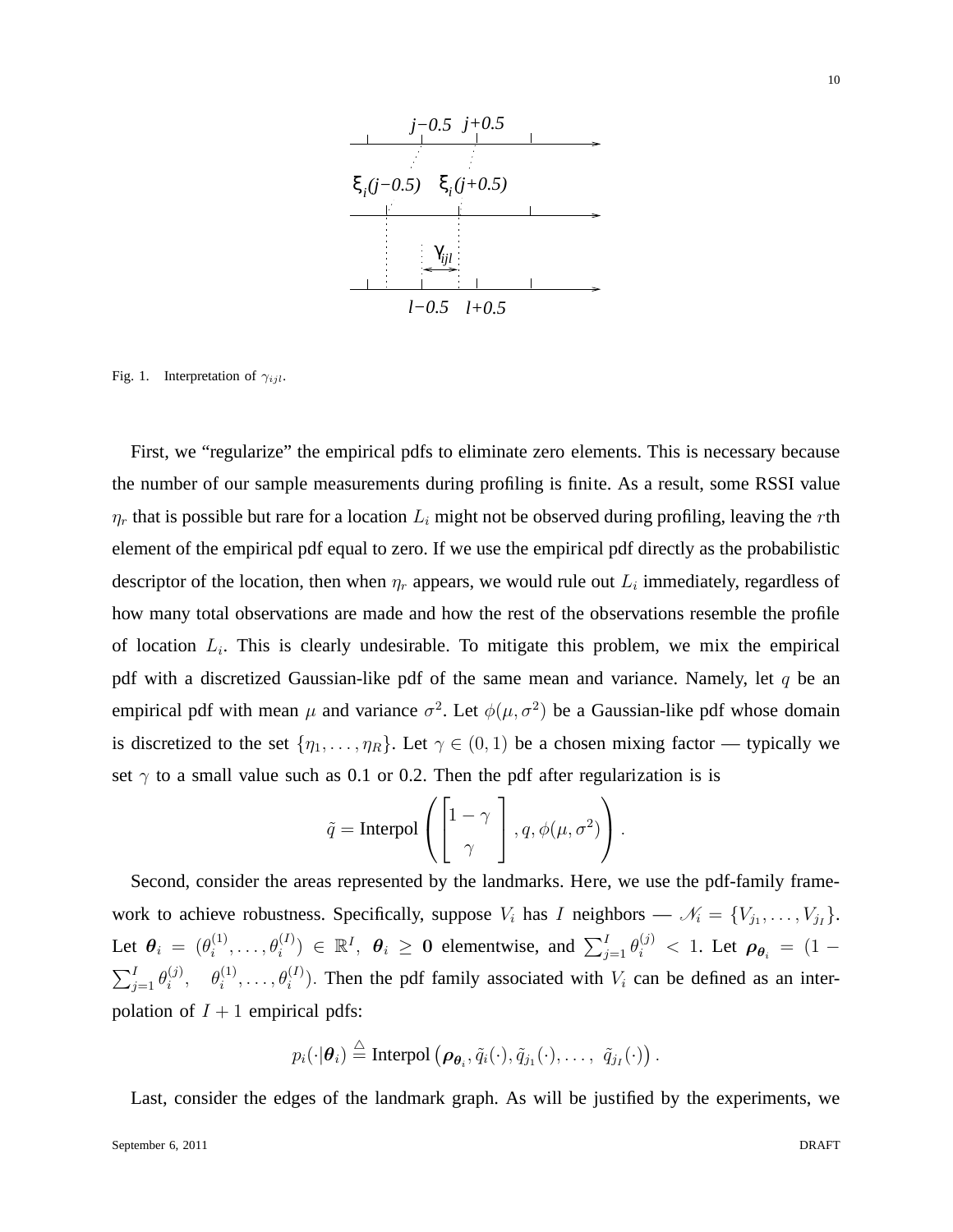associate with the edge  $(i, j)$  a pdf family defined as the interpolation of the pdf families for landmarks i and j. Let  $\vartheta_{ij} \in (0,1)$  and  $\theta_{ij}$  be a vector concatenating  $\theta_i$ ,  $\theta_j$ , and  $\vartheta_{ij}$ . The pdf family associated with edge  $(i, j)$  is

$$
p_{ij}(\cdot | \boldsymbol{\theta}_{ij}) \stackrel{\triangle}{=} \text{Interpol}\left(\begin{bmatrix} \vartheta_{ij} \\ 1 - \vartheta_{ij} \end{bmatrix}, p_i(\cdot | \boldsymbol{\theta}_i), p_j(\cdot | \boldsymbol{\theta}_j)\right).
$$

The collection of  $p_i(\cdot|\theta_i)$ 's and  $p_{ij}(\cdot|\theta_{ij})$ 's corresponds to the pdfs defined in (2), which are then rearranged as in (3).

## *C. An alternative interpolation technique*

One may propose another theoretically attractive interpolation technique based on geodesics in the space of probability distributions. We only discuss the two-pdf case here for simplicity. A well-known geodesic that connects two pdfs  $p_0(x)$  and  $p_1(x)$  is a  $\rho$ -parameterized curve

$$
p_{\rho}(x) = \frac{p_0^{1-\rho}(x)p_1^{\rho}(x)}{\int p_0^{1-\rho}(x)p_1^{\rho}(x)dx},
$$
\n(8)

where  $\rho \in [0, 1]$ . We will refer to this as the *geometric interpolation*. Like in the linear interpolation case, one can verify that the geometric interpolation of two Gaussian pdfs remains Gaussian. However, our experiments show that the performance of this interpolation is inferior to that of linear interpolation, which demonstrates the importance of the interpolation we have adopted.

## *D. An alternative Gaussian model*

In the above, we associate a family of generally shaped pdfs to each location. If a Gaussian model of the RSSI is used instead, this task can be greatly simplified. One may then ask whether using generally shaped pdfs is worth the effort. The answer to this question may depend on circumstances. However, our experiments show that significant information regarding the signals transmitted from a location is captured by our approach, but would be neglected if we assume the Gaussian model.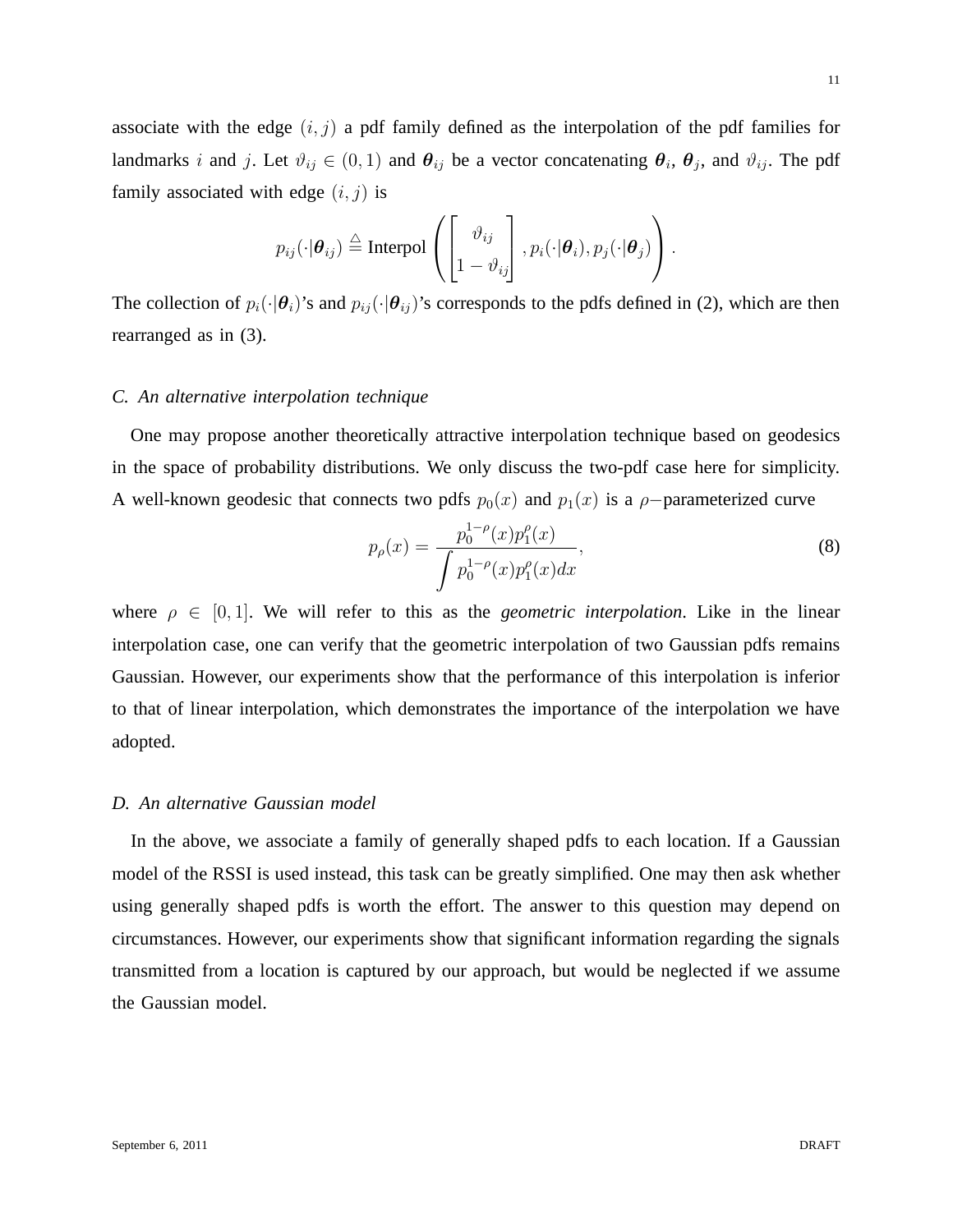## IV. TWO-TIER TRACKING SYSTEM

Independent of the method used to construct the pdf-family descriptors, we next consider how to deploy and orchestrate clusterheads to make positioning decisions.

In positioning a mobile wireless device, one typically needs to draw on measurements from multiple clusterheads. If triangulation is used, then at least three clusterheads are needed, and more clusterheads may be required due to signal noise/variability. However, a somewhat surprising observation is: if we already know the previous location of a wireless device and ask the question of whether it has moved to another location, the RSSI signature observed by a *single* clusterhead provides sufficient information. Furthermore, that clusterhead can be selected for each location based on the profiling results. We will refer to such a test that determines whether a device has moved as *movement detection*. Thus, if many mobile nodes in the system actually stay at some locations for prolonged periods of time (e.g., as is the case for office workers), then switching into the movement detection mode at times can significantly reduce the workload of the system. This motivates a two-tier positioning scheme of the following generic form with parameters  $T_L$ , H, and  $T_M$ .

- **Localization Tier:** Assuming no prior knowledge on the mobile device's position (except that it is in the coverage area), use all clusterheads to locate the device every  $T_L$ seconds. If the device's position remains the same for H rounds of localization, then switch to the movement detection tier.
- **Movement Detection Tier:** Every  $T_M$  seconds, use one clusterhead (selected during the initial setup for the mobile device's last known position) to test the hypothesis that the device's position is unchanged. If the hypothesis is rejected, then return to the localization tier.

Next we address the issues of how to make the localization and movement detection decisions and how to ensure that the deployed clusterheads can perform the tasks of both tiers satisfactorily for every location. The decision rule for the localization tier has been designed in [14], [15]. Our main effort here is to design the movement detection tier. Further, we present the statistical decisions of the two tiers in a generalized framework, and optimize them jointly in the clusterhead placement phase.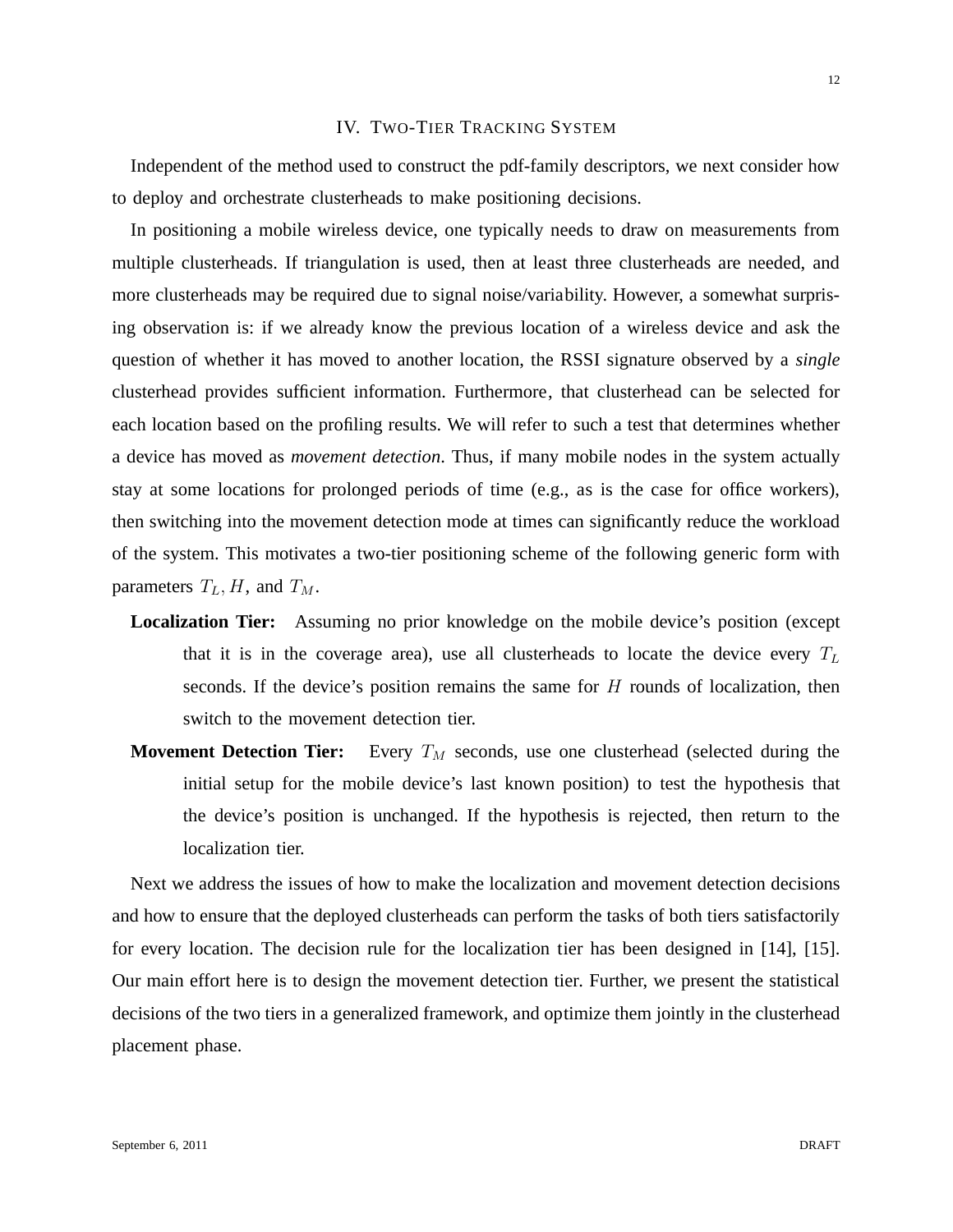#### *A. Statistical Decision Rules of the Two Tiers*

To present the decision rules of the two tiers in a unified framework, we begin by recalling the Kullback-Leibler (KL) distance used in information theory. For two distribution functions (assuming discrete random variables) p and q, the KL distance of q from p is defined as

$$
D(\mathbf{q}||\mathbf{p}) \stackrel{\triangle}{=} \sum_{y} q(y) \log \frac{q(y)}{p(y)} \quad \text{(assuming } 0 \cdot \log \frac{0}{a} \equiv 0, \forall a \ge 0\text{)}.
$$

Intuitively, the KL distance reflects the difference between two distributions in a statistically meaningful way (see [21]). It is not a true distance metric (lacks symmetry and does not satisfy the triangle inequality) but it is non-negative and zero if and only if  $p = q$ . Typically, q is some sample distribution and p is a model distribution. For example, if a certain event is impossible according to the model distribution (p has a zero element somewhere) but the event occurred in the sample (the corresponding element of q is positive), then the KL distance equals  $\infty$ , and we immediately know that the sample is not drawn from that model distribution. This example also illustrates that sometimes we may want to avoid proposing a model distribution with a zero element, which is why we regularize the empirical pdfs in Section III-B.

Another important quantity from information theory is the entropy of the distribution p (assume a discrete random variable taking values in  $\{\eta_1, \dots, \eta_R\}$  defined as:

$$
H(\mathbf{p}) = -\sum_{y} p(y) \log p(y). \tag{10}
$$

Consider an i.i.d. sequence  $y^n = (y_1, \dots, y_n)$  drawn from p and let  $q_{y^n}$  be its sample (empirical) distribution defined as in (1). It is easy to verify that the probability of  $y^n$  can be written as

$$
p(\mathbf{y}^n) = \prod_{i=1}^R p(\eta_i)^{n q_{\mathbf{y}^n}(\eta_i)} = e^{-n[H(\mathbf{q}_{\mathbf{y}^n}) + D(\mathbf{q}_{\mathbf{y}^n} \|\mathbf{p})]}.
$$
 (11)

Recall now from Equation (3) that the pdf family associated with the RSSI from location l to clusterhead k is  $p_{Y^{(k)}|\theta_l}(\cdot), l = 1, ..., N, k = 1, ..., M$ , as constructed in the profiling phase. For either localization or movement detection, suppose the clusterhead makes  $n$  i.i.d. observations  $y^{(k),n} = (y_1^{(k)})$  $\mathbf{q}_{\mathbf{y}^n}^{(k)}, \ldots, \mathbf{y}_{n}^{(k)}$ ), with a corresponding sample distribution  $\mathbf{q}_{\mathbf{y}^n}^{(k)}$ , upon which the decision rules apply. The efficiency of the decision rules to be presented will be quantified using the *error exponent*, defined as

$$
d \stackrel{\triangle}{=} - \lim_{n \to \infty} \sup \frac{1}{n} \log \mathbf{P}(\text{error}). \tag{12}
$$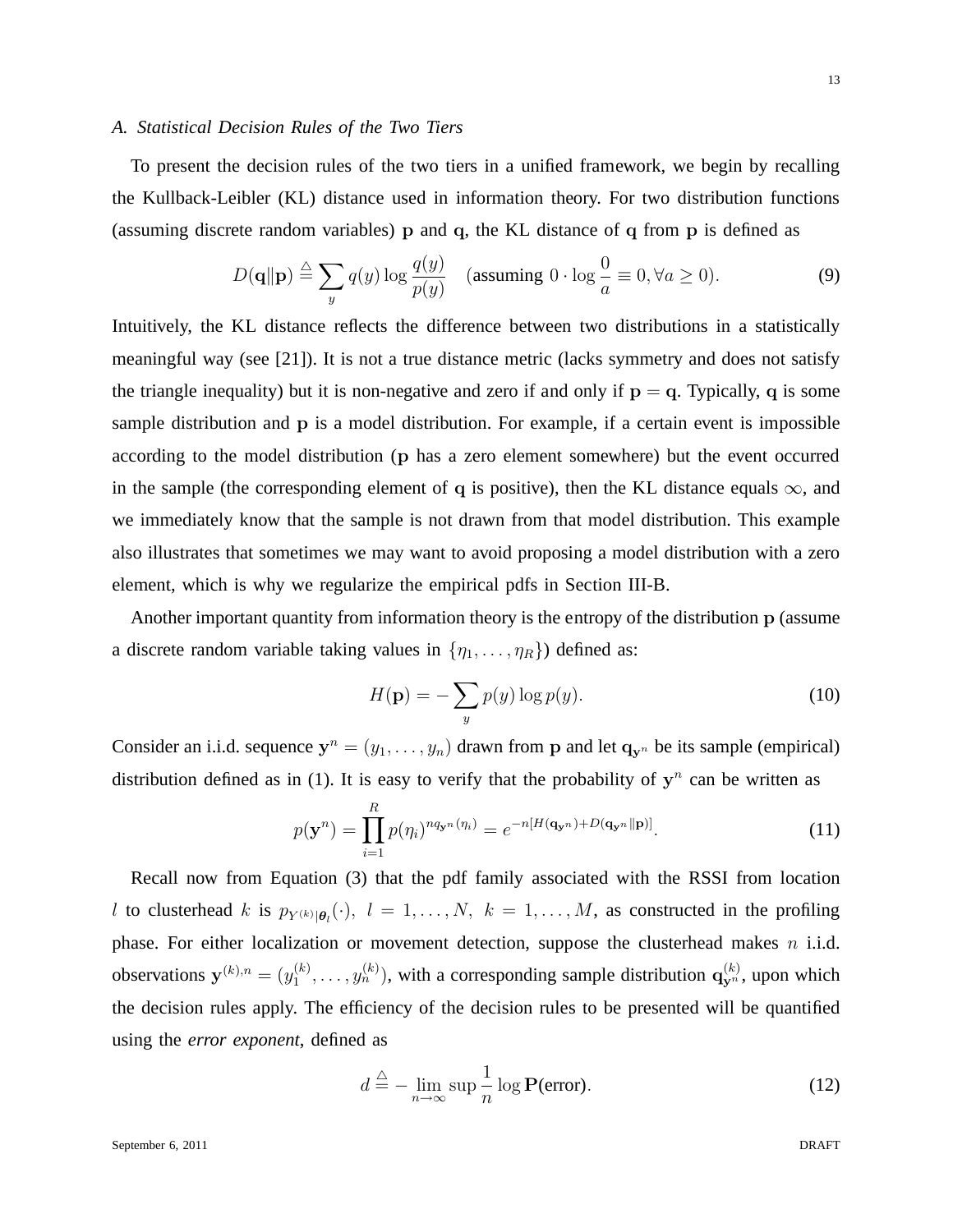This represents the exponentially decay rate at which the probability of error converges to zero.

Next, consider the decisions that can be made by one clusterhead (hence the clusterhead index is dropped). For localization, the core task is to distinguish between two candidate locations of the mobile device. It was shown in [14], [15] that the question boils down to a binary composite hypothesis testing problem (composite because the distributions involved have unknown parameters — the θ's), and one can use the well-known *Generalized Likelihood Ratio Test (GLRT)*. In particular, the GLRT decides location  $i$  over  $j$  if

$$
\frac{1}{n}\log \frac{\max_{\boldsymbol{\theta}_j} p_{Y|\boldsymbol{\theta}_j}(\mathbf{y}^n)}{\max_{\boldsymbol{\theta}_i} p_{Y|\boldsymbol{\theta}_i}(\mathbf{y}^n)} < \lambda_{ij},
$$

for some appropriate threshold  $\lambda_{ij}$ . We have

$$
\lambda_{ij} > \frac{1}{n} \log \max_{\boldsymbol{\theta}_j} p_{Y|\boldsymbol{\theta}_j}(\mathbf{y}^n) - \frac{1}{n} \log \max_{\boldsymbol{\theta}_i} p_{Y|\boldsymbol{\theta}_j}(\mathbf{y}^n)
$$
  
= 
$$
\max_{\boldsymbol{\theta}_j} [-H(\mathbf{q}_{\mathbf{y}^n}) - D(\mathbf{q}_{\mathbf{y}^n} || p_{Y|\boldsymbol{\theta}_j})]
$$
  
- 
$$
\max_{\boldsymbol{\theta}_i} [-H(\mathbf{q}_{\mathbf{y}^n}) - D(\mathbf{q}_{\mathbf{y}^n} || p_{Y|\boldsymbol{\theta}_i})]
$$
  
= 
$$
\min_{\boldsymbol{\theta}_i} D(\mathbf{q}_{\mathbf{y}^n} || p_{Y|\boldsymbol{\theta}_i}) - \min_{\boldsymbol{\theta}_j} D(\mathbf{q}_{\mathbf{y}^n} || p_{Y|\boldsymbol{\theta}_j}).
$$

Thus, in terms of the KL distance, the GLRT rule can be expressed as:

Decide location  $i$  relative to  $j$  if and only if (13)

$$
\min_{\boldsymbol{\theta}_i} D(\mathbf{q}_{\mathbf{y}^n} \| p_{Y|\boldsymbol{\theta}_i}) - \min_{\boldsymbol{\theta}_j} D(\mathbf{q}_{\mathbf{y}^n} \| p_{Y|\boldsymbol{\theta}_j}) < \lambda_{ij}.
$$

A slightly conservative estimate of the corresponding error exponent, denoted by  $d_{ij}$ , was also derived in [15] (including an explanation of why  $\lambda_{ij}$  is not always zero and how it can be selected). Moreover, [15] describes how a decision among many potential locations can be taken by using a sequence of binary tests; interestingly enough, such a decision can be taken in a distributed manner by appropriate collaboration between the clusterheads.

Let us now turn our attention to the movement detection tier, which is a new contribution of the present paper. Suppose that the last known location of a mobile device is location  $j$  and we would like to determine if the device remains at j based on the n i.i.d. observations in  $y^n$  by a single clusterhead. The following *Generalized Hoeffding Test (GHT)* [22], expressed analogously to (13) using the KL distance, is applicable:

> Report "no movement" if and only if (14)

$$
\min_{\boldsymbol{\theta}_j} D(\mathbf{q}_{\mathbf{y}^n} \| p_{Y|\boldsymbol{\theta}_j}) < \lambda_j.
$$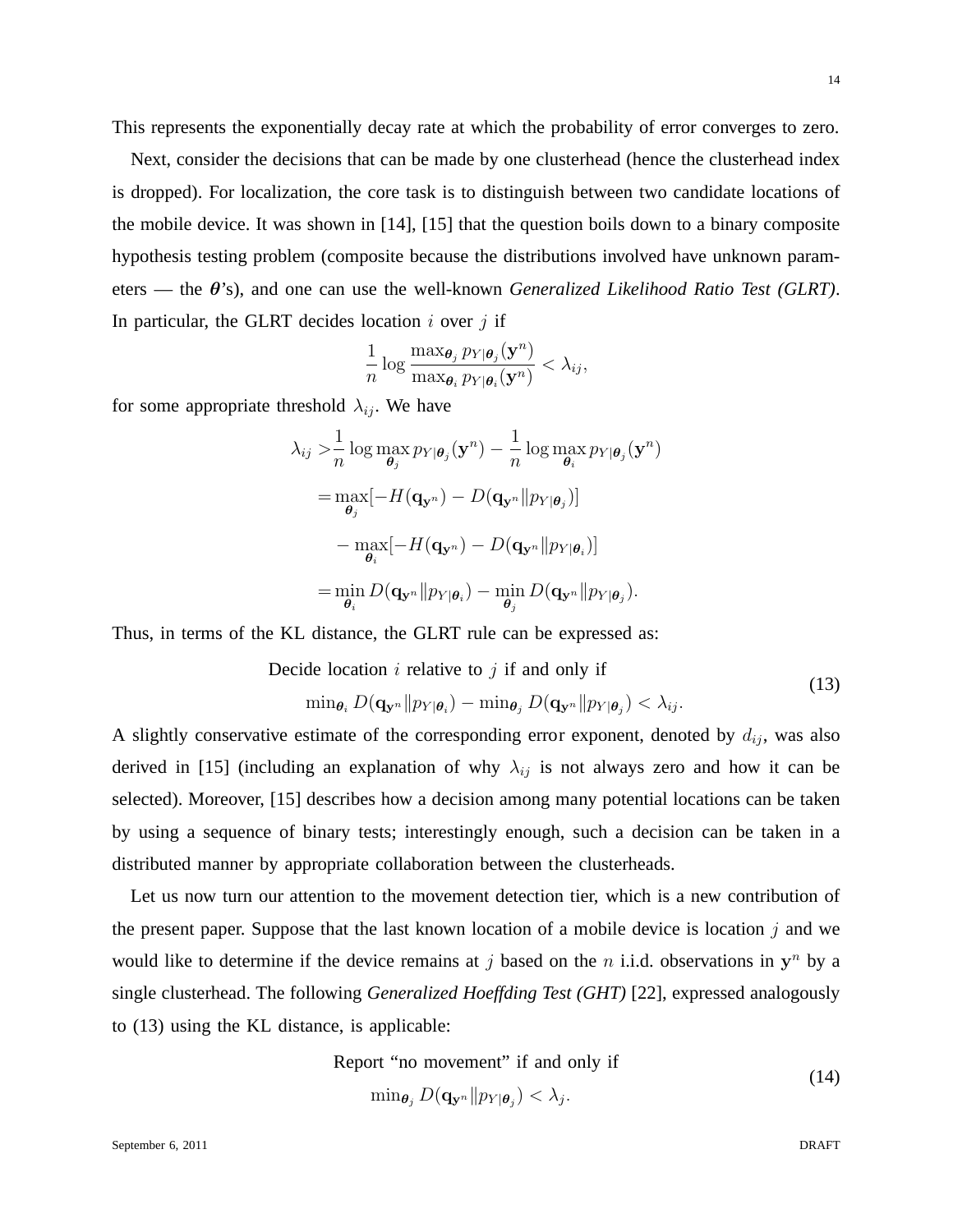Let  $\alpha_j$  and  $\beta_j$  be the error probabilities of false alarm and missed detection, respectively. The following proposition shows that the GHT is optimal in a *Generalized Neyman-Pearson* sense.

**Lemma IV.1** *The test in (14) is optimal in a generalized Neyman-Pearson sense, that is,*

$$
\limsup_{n \to \infty} \frac{1}{n} \log \alpha_j < -\lambda_j, \qquad \forall \boldsymbol{\theta}_j,\tag{15}
$$

*and*  $-\limsup_{n\to\infty}\frac{1}{n}$  $\frac{1}{n} \log \beta_j$  is maximized among all tests satisfying (15) uniformly for all  $\boldsymbol{\theta}_i$ *characterizing some alternative pdf.*

*Proof:* Let  $P_j(\cdot)$  denote a probability conditional on the device having not moved from location j. Let also  $\mathcal{Q}_n = \{ \nu \mid \nu = \mathbf{q}_{\mathbf{y}^n} \text{ for some } \mathbf{y}^n \}$  denote the set of all empirical measures that can be obtained from an *n*-length observation sequence and  $T_n(\nu) = \{y^n \mid q_{y^n} = \nu\}$  the set of *n*-length observation sequences with an empirical measure equal to  $\nu$ .

First, letting  $P_{\nu}$  denote a probability under the measure  $\nu$  and  $|\cdot|$  the cardinality, we have

$$
\mathbf{P}_{\nu}[T_n(\nu)] = \sum_{\{\mathbf{y}^n | \mathbf{q}_{\mathbf{y}^n} = \nu\}} \mathbf{P}_{\nu}[\mathbf{y}^n]
$$
  
= 
$$
\sum_{\{\mathbf{y}^n | \mathbf{q}_{\mathbf{y}^n} = \nu\}} \nu(\eta_1)^{n\nu(\eta_1)} \cdots \nu(\eta_R)^{n\nu(\eta_R)}
$$
  
= 
$$
|T_n(\nu)|e^{-nH(\nu)},
$$

which implies

$$
|T_n(\nu)| \le e^{nH(\nu)}.\tag{16}
$$

Now, for all  $\theta_j$  the false alarm probability is given by

$$
\alpha_j = \mathbf{P}_j[\{\mathbf{y}^n \mid \min_{\theta_j} D(\mathbf{q}_{\mathbf{y}^n} || p_{Y|\theta_j}) \ge \lambda_j\}]
$$
\n
$$
= \sum_{\{\mathbf{q}_{\mathbf{y}^n} | \min_{\theta_j} D(\mathbf{q}_{\mathbf{y}^n} || p_{Y|\theta_j}) \ge \lambda_j\}} |T_n(\mathbf{q}_{\mathbf{y}^n})| p_{Y|\theta_j}(\mathbf{y}^n)
$$
\n
$$
\le \sum_{\{\mathbf{q}_{\mathbf{y}^n} | \min_{\theta_j} D(\mathbf{q}_{\mathbf{y}^n} || p_{Y|\theta_j}) \ge \lambda_j\}} e^{nH(\mathbf{q}_{\mathbf{y}^n})} e^{-n[H(\mathbf{q}_{\mathbf{y}^n}) + D(\mathbf{q}_{\mathbf{y}^n} || p_{Y|\theta_j})]}
$$
\n
$$
= \sum_{\{\mathbf{q}_{\mathbf{y}^n} | \min_{\theta_j} D(\mathbf{q}_{\mathbf{y}^n} || p_{Y|\theta_j}) \ge \lambda_j\}} e^{-nD(\mathbf{q}_{\mathbf{y}^n} || p_{Y|\theta_j})}
$$
\n
$$
\le (n+1)^R e^{-n\lambda_j}.
$$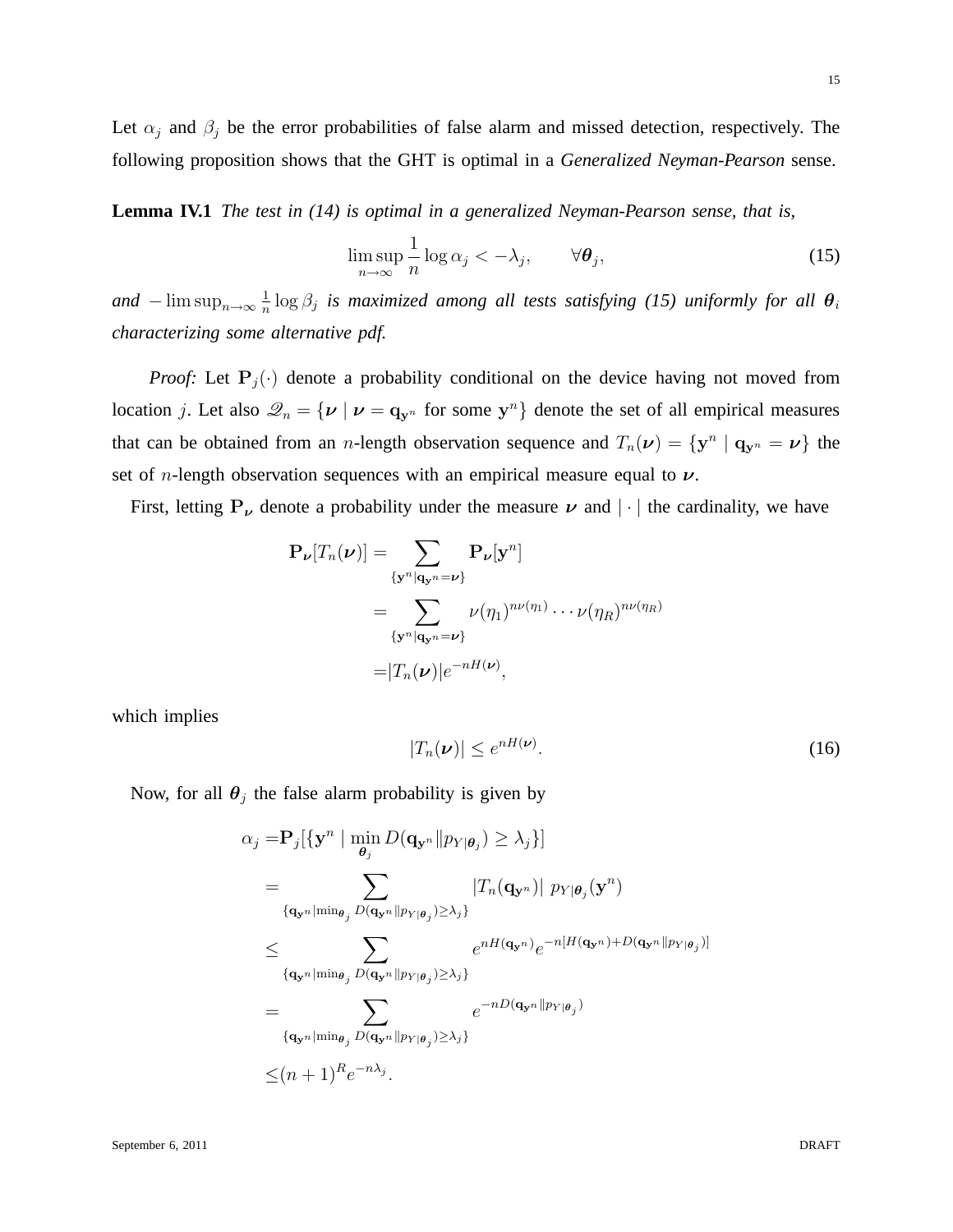For the first inequality above we have used (11) and (16). In the last inequality above we used the fact that the set of all possible empirical measures,  $\mathcal{Q}_n$ , has cardinality upper bounded by  $(n+1)^R$ (a symbol of length R with each element taking values from  $\{\frac{0}{n}\}$  $\frac{0}{n}, \ldots, \frac{n}{n}$  $\frac{n}{n}$ . This establishes (15).

Let now  $\mathscr{S}_n$  be some other decision rule satisfying (15). It is well known that the empirical measure is a sufficient statistic so any rule will depend only on that. Let  $\alpha_{\mathscr{S}_n}$  and  $\beta_{\mathscr{S}_n}$  denote the corresponding false alarm and missed detection probabilities. For all  $\epsilon > 0$  and all large enough  $n$  we have

$$
\alpha_{\mathscr{S}_n} \le e^{-n(\lambda_j + \epsilon)}.\tag{17}
$$

Meanwhile for all  $\epsilon > 0$ , all large enough n, and any  $y^n$  such that  $\mathscr{S}_n$  declares "movement" it holds

$$
\alpha_{\mathscr{S}_n} = \sum_{\{\mathbf{q}_{\mathbf{y}^n} | T_n(\mathbf{q}_{\mathbf{y}^n}) \text{ implies movement}\}} |T_n(\mathbf{q}_{\mathbf{y}^n})| p_{Y|\theta_j}(\mathbf{y}^n)
$$
  
\n
$$
\geq \sum_{\{\mathbf{q}_{\mathbf{y}^n} | T_n(\mathbf{q}_{\mathbf{y}^n}) \text{ implies movement}\}} (n+1)^{-R} e^{-nD(\mathbf{q}_{\mathbf{y}^n} || p_{Y|\theta_j})}
$$
  
\n
$$
\geq e^{-n[D(\mathbf{q}_{\mathbf{y}^n} || p_{Y|\theta_j}) + \epsilon]},
$$

where the first inequality above uses [23, Lemma 2.1.8]. Comparing the above with (17) it follows that if  $y^n$  implies "movement" then for all  $\theta_j$  it should hold  $D(q_{y^n}||p_{Y|\theta_j}) \geq \lambda_j$ . Therefore, the GHT in (14) should declare movement as well, which implies that  $\beta_{\mathscr{S}_n} \geq \beta_j$  for all  $\theta_i$ characterizing an alternative pdf, where  $i \neq j$ . The latter establishes that the GHT maximizes the exponent of the missed detection probability.  $\blacksquare$ 

Eq. (15) provides a bound on the exponent of the false alarm probability. To bound the exponent of the missed detection probability we can use Sanov's theorem [23, Chap. 2]. Specifically,

$$
\limsup_{n \to \infty} \frac{1}{n} \log \beta_j \le - \min_{\mathbf{q} \in \mathcal{H}_j} D(\mathbf{q} \| p_{Y | \boldsymbol{\theta}_i}), \ \forall \boldsymbol{\theta}_i,
$$
\n(18)

where  $\mathcal{H}_j = {\mathbf{q}} | \min_{\boldsymbol{\theta}_j} D({\mathbf{q}} \| p_{Y | \boldsymbol{\theta}_j}) < \lambda_j$ .

Defining

$$
Z_{j,\theta_i}(\lambda_j) = \min_{\mathbf{q}} D(\mathbf{q}|p_{Y|\theta_i})
$$
  
s.t. 
$$
\min_{\theta_j} D(\mathbf{q}||p_{Y|\theta_j}) < \lambda_j,
$$
 (19)

and

$$
Z_j(\lambda_j) = \min_{i \neq j} \min_{\theta_i} Z_{j,\theta_i}(\lambda_j), \qquad (20)
$$

September 6, 2011 DRAFT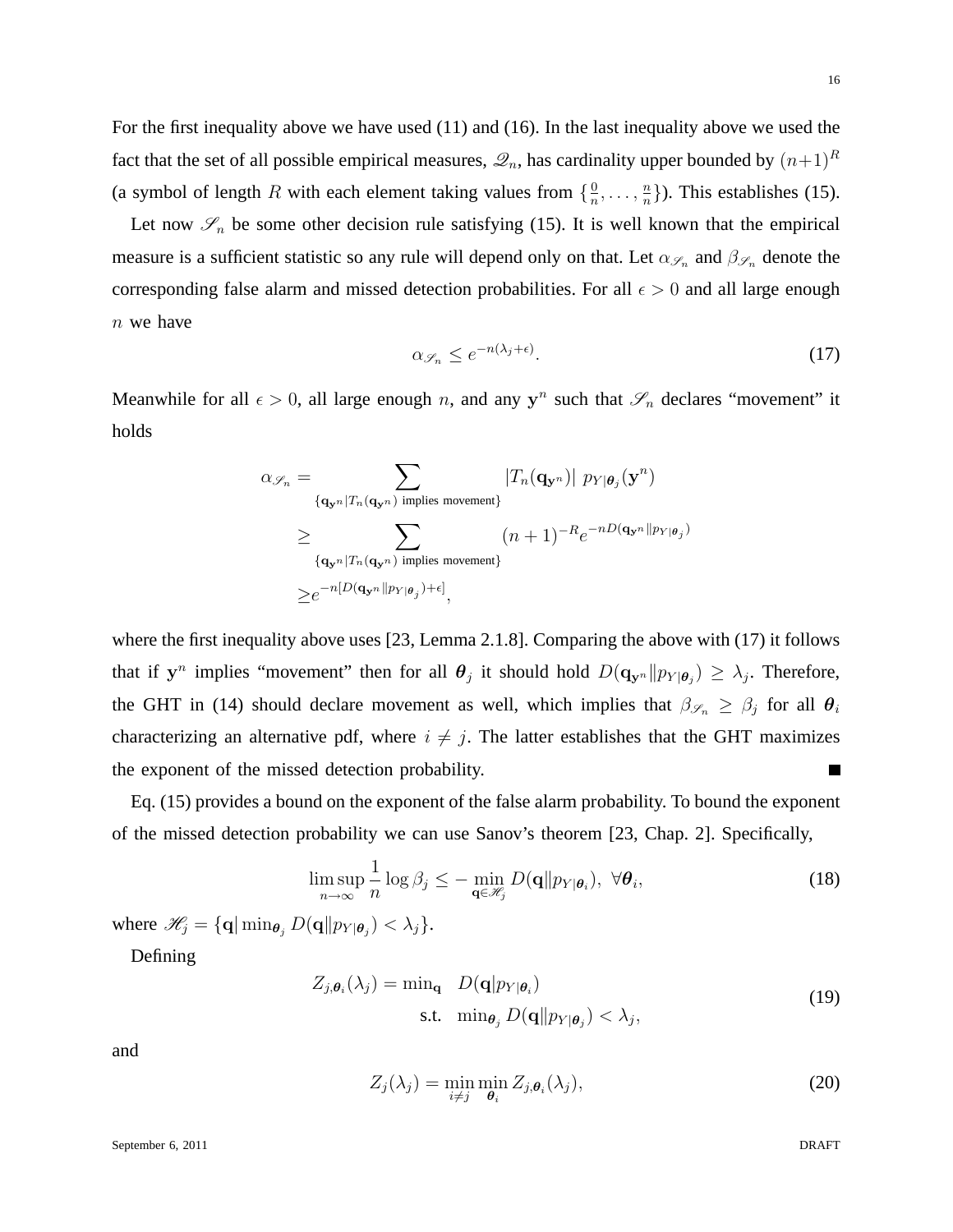we can write

$$
-\limsup_{n\to\infty}\frac{1}{n}\log\beta_j\geq Z_j(\lambda_j).
$$

The error exponent of the whole test equals the lesser between the exponents of  $\alpha_j$  and  $\beta_j$ . On the other hand, it is straightforward to show that  $Z_j(\lambda_j)$  is monotonically decreasing in  $\lambda_j$ . If we could compute  $Z_j(\lambda_j)$ , then the solution of  $Z_j(\lambda_j) = \lambda_j$  gives the optimal value of  $\lambda_j$ as well as the best achievable error exponent. However, the computational cost of finding the exact solution is significant. This is mostly because the constraint in (19) is non-convex and also high-dimensional. To side-step this problem, we replace  $Z_{j,\theta_i}(\lambda_j)$  with an estimate based on dual relaxation:

$$
\tilde{Z}_{j,\theta_i}(\lambda_j) \stackrel{\triangle}{=} \max_{\mu \ge 0} \min_{\theta_j} \min_{\mathbf{q}} D(\mathbf{q}|p_{Y|\theta_i}) + \mu(D(\mathbf{q}||p_{Y|\theta_j}) - \lambda_j)
$$
\n
$$
\text{s.t } \sum_y q(y) = 1,
$$
\n
$$
q(y) \ge 0, \quad \forall y.
$$
\n(21)

As a relaxation, it holds that  $\tilde{Z}_{j,\theta_i}(\lambda_j) \leq Z_{j,\theta_i}(\lambda_j)$ . The computational gain comes from the fact that the minimization over q is now convex. In fact, the optimal solution can be found in closed-form:

$$
q^*(y) = \frac{p_{Y|\theta_i}^{\rho}(y)p_{Y|\theta_j}^{1-\rho}(y)}{\sum_{\eta} p_{Y|\theta_i}^{\rho}(\eta)p_{Y|\theta_j}^{1-\rho}(\eta)}, \text{ where } \rho = \frac{1}{1+\mu}.
$$
 (22)

Then  $\tilde{Z}_j(\lambda_j) = \min_{i \neq j} \min_{\theta_i} \tilde{Z}_{j,\theta_i}(\lambda_j)$ , which is also monotonically decreasing in  $\lambda_j$ . The solution of  $\tilde{Z}_j(\lambda_j) = \lambda_j$ , denoted by  $h_j$ , gives a near-optimal threshold and the error exponent at the same time.

#### *B. Using Multiple Clusterheads*

From the above, for each landmark (also candidate clusterhead location)  $k$ , we have a collection of localization error exponents  $d_{ijk}$ , and movement-detection error exponents  $h_{jk}$ , all of which are optimized (note that the index of the clusterhead location is now added back). However, no matter how good the decision rule is, a single clusterhead is normally not enough for distinguishing every pair of locations in a wide coverage area, because given any single clusterhead, there may be pairs of locations whose RSSI profiles are similar. Even multiple clusterheads may fail to make decisions with small enough error probability if they are not placed appropriately. In formulating the clusterhead placement problem, our goal is to ensure: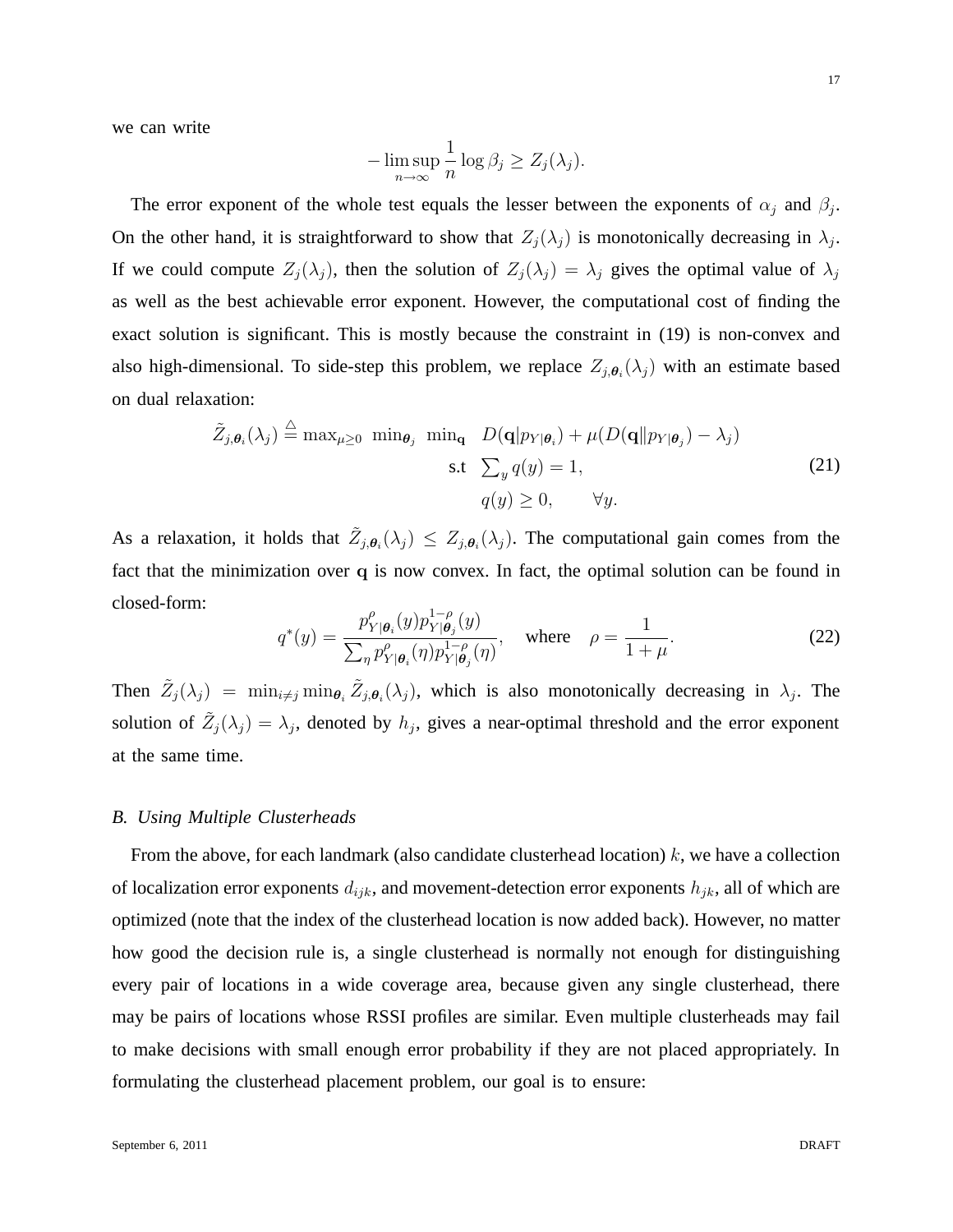- 1) For the localization tier, there should be at least one clusterhead  $k$  for each pair of locations  $i, j$  such that  $L_i, L_j$  can be clearly distinguished using observations of clusterhead k under the GLRT.
- 2) For the movement detection tier, there should be at least one clusterhead  $k$  for each location j such that  $L_j$  can be distinguished from alternative locations using clusterhead k under the GHT.

More precisely, for a given number  $K$  of clusterheads to deploy, we maximize the error exponent level  $\epsilon$  that is met (or exceeded) for every location in the movement detection tier, and for every pair of locations in the localization tier. Furthermore, the error exponent for each location or each pair of locations is given by the clusterhead that can best resolve the case (with greatest error exponent). Formally, let  $\mathscr P$  denote the set of landmarks where clusterheads are placed. The problem can be written as

$$
\max_{\mathscr{P}\subset\mathscr{V}} \epsilon
$$
  
s.t.  $|\mathscr{P}| = K$ ,  

$$
\min_{i,j} \max_{k} d_{ijk} \ge \epsilon
$$
,  

$$
\min_{j} \max_{k} h_{jk} \ge \epsilon.
$$
 (23)

It is important to note that the optimal value of this problem provides an upper bound on the probability of error for both localization and movement detection decisions. That is, if  $\epsilon^*$  is an optimal solution, the maximum probability of error of our system satisfies

$$
\limsup_{n \to \infty} \frac{1}{n} \log \mathbf{P}[\text{error}] \le -\epsilon^*.
$$
\n(24)

Problem (23) can be reformulated as the *mixed integer linear programming (MILP)* problem shown in Fig. 2.

Software exists for solving generic MILPs. Furthermore, we have designed an algorithm that solves the MILP in Fig. 2 much faster than commercial general purpose MILP-solvers. Our approach is to solve this problem by an iterative *feasibility* algorithm along the lines proposed in [24]. In particular, we use a modified version of a *two-phase* algorithm proposed in [25]. Its computational advantage lies in the fact that we solve a feasibility problem in each iteration that contains only  $O(M)$  variables and  $O(N^2)$  constraints, instead of the  $O(N^2M)$  variables and  $O(N^2M)$  constraints that appear in the formulation.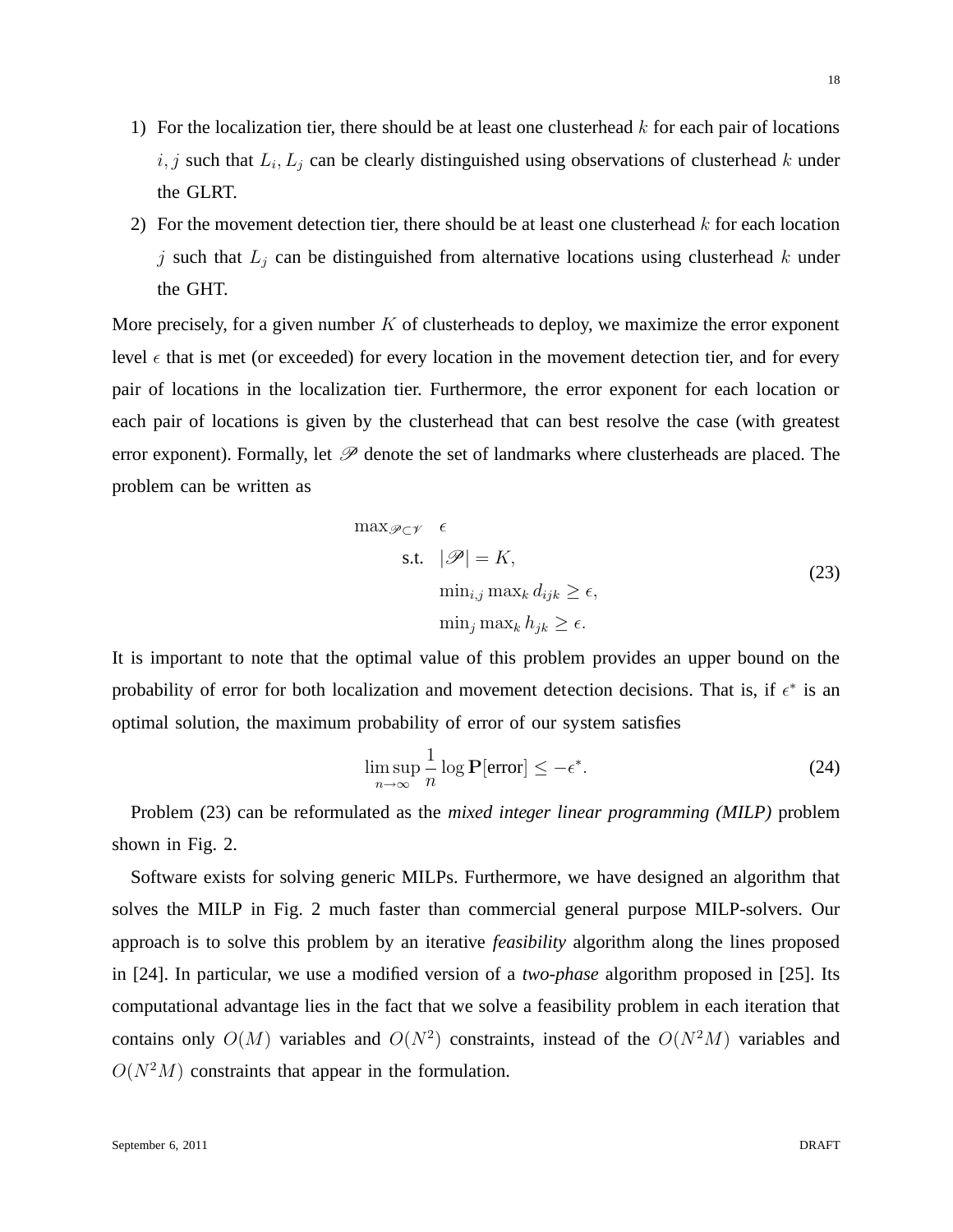max  $\epsilon$ 

s.t. 
$$
\sum_{k=1}^{M} x_k = K
$$

$$
\sum_{k=1}^{M} y_{ijk} = 1, \forall i, j = 1, ..., N, i < j,
$$

$$
\sum_{k=1}^{M} z_{jk} = 1, \forall j = 1, ..., N,
$$

$$
y_{ijk} \leq x_k, \forall i, j, i < j, k = 1, ..., M,
$$

$$
z_{jk} \leq x_k, \forall j, k = 1, ..., M,
$$

$$
\epsilon \leq \sum_{k=1}^{M} d_{ijk} y_{ijk}, \forall i, j, i < j,
$$

$$
\epsilon \leq \sum_{k=1}^{M} h_{jk} z_{jk}, \forall j,
$$

$$
y_{ijk} \geq 0, \forall i, j, i < j, \forall k,
$$

$$
z_{jk} \geq 0, \forall j, \forall k,
$$

$$
x_k \in \{0, 1\}, \forall k.
$$

Fig. 2. Clusterhead placement MILP formulation.

## V. EXPERIMENTS

Our testbed is set up on the first floor of a Boston University building (see Fig. 3), and uses MPR2400 (MICAz) motes from Crossbow Technology Inc.

#### *A. Testing the complete system*

Our two-tier tracking system covers 10 rooms and the corridors, which are mapped to 30 landmarks, marked by either a green circle or a red square on the floor plan (Fig. 3), where the latter marks the clusterhead positions obtained from solving the optimal placement problem. The landmark graph is then constructed resulting in 39 edges, or a total of 69 locations. Hence  $N = 69$  and  $M = 30$  in this experiment. A mote is placed at each landmark location, but only some of them will serve as clusterheads. All 30 motes are connected to a base MICAz through a mesh network. The base mote is docked on a Stargate node which forwards the messages back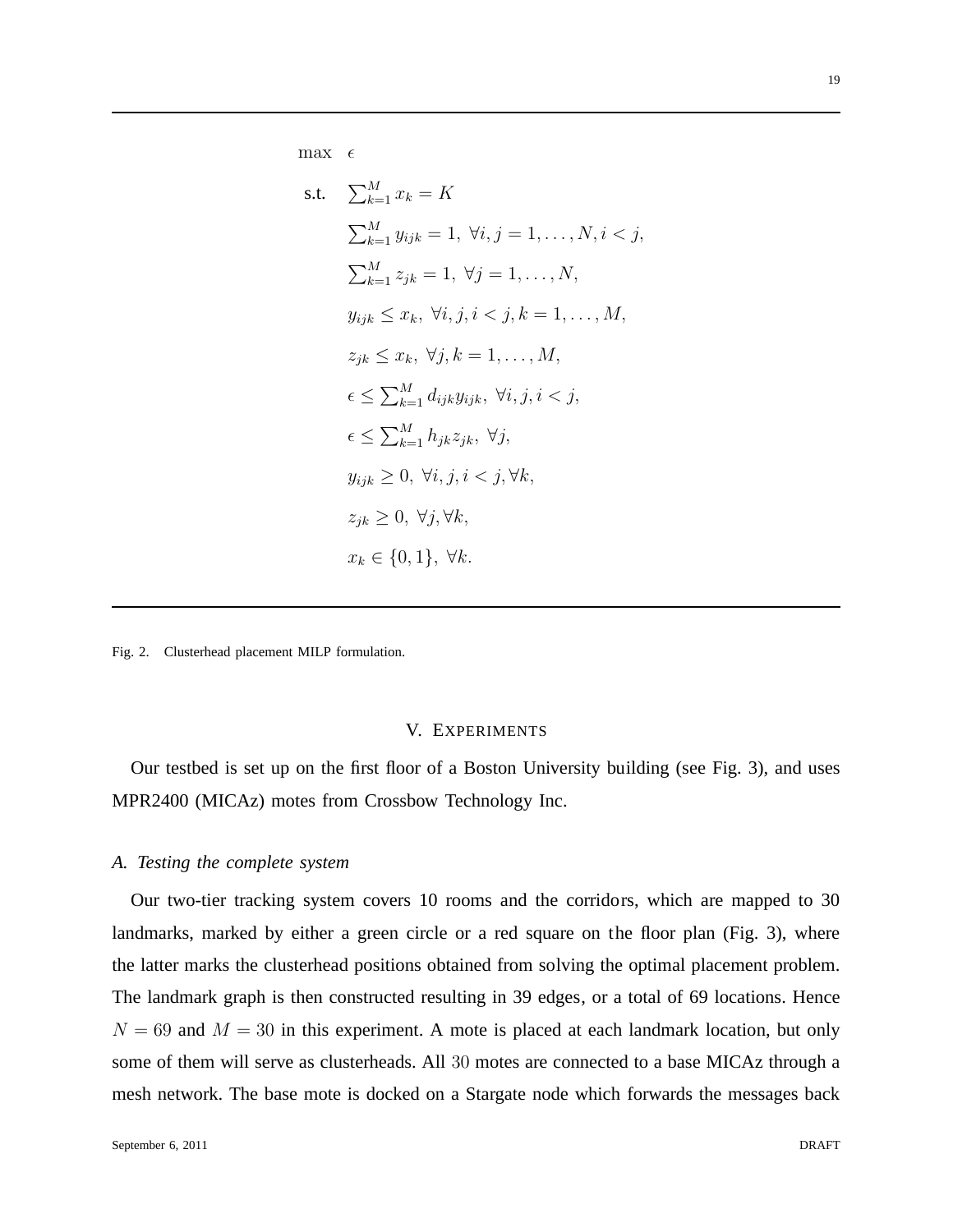

Fig. 3. Floor plan with the landmarks for the testbed.

to the server.

The experimental validation of our localization approach can be divided into the following five phases:

*Phase 1:* We obtained the empirical pdfs for the landmarks corresponding to Eq. (1). The 30 motes placed at the landmark locations took turns to broadcast packets, specifically, when one was transmitting the others were listening and recording the RSSI. A total of 200 packets were transmitted by each mote. The data collection was repeated for the combinations of two frequencies and two power levels; details will be given below.

*Phase 2:* We used the methods in Section III to construct the pdf families corresponding to Eq. (2), which are the descriptors of all 69 locations. Note that the interpolation technique allowed us to construct high quality descriptors without densely covering the area with landmarks.

*Phase 3:* We obtained  $d_{ijk}$  and  $h_{jk}$  as described in Sec. IV.

*Phase 4:* We solved the MILP to optimize clusterhead placement and simultaneously obtained the performance guarantee of Eq.  $(24)$ . In the MILP formulation, we needed to input K, the total number of clusterheads. By varying  $K$  from 1 to 30, we discovered that the performance guarantee reached a satisfactory level after  $K = 7$ , and somewhat flattens afterward. Thus, we placed clusterheads at 7 locations (again, marked by red squares in Fig 3).

*Phase 5:* We introduced mobile motes in the coverage area and let the system make localization and movement detection decisions.

We let Phase 1 (a completely automated procedure) stretch over 24 hours to acquire data under diverse conditions of the surrounding environment. Phase 2 takes virtually no time. Phase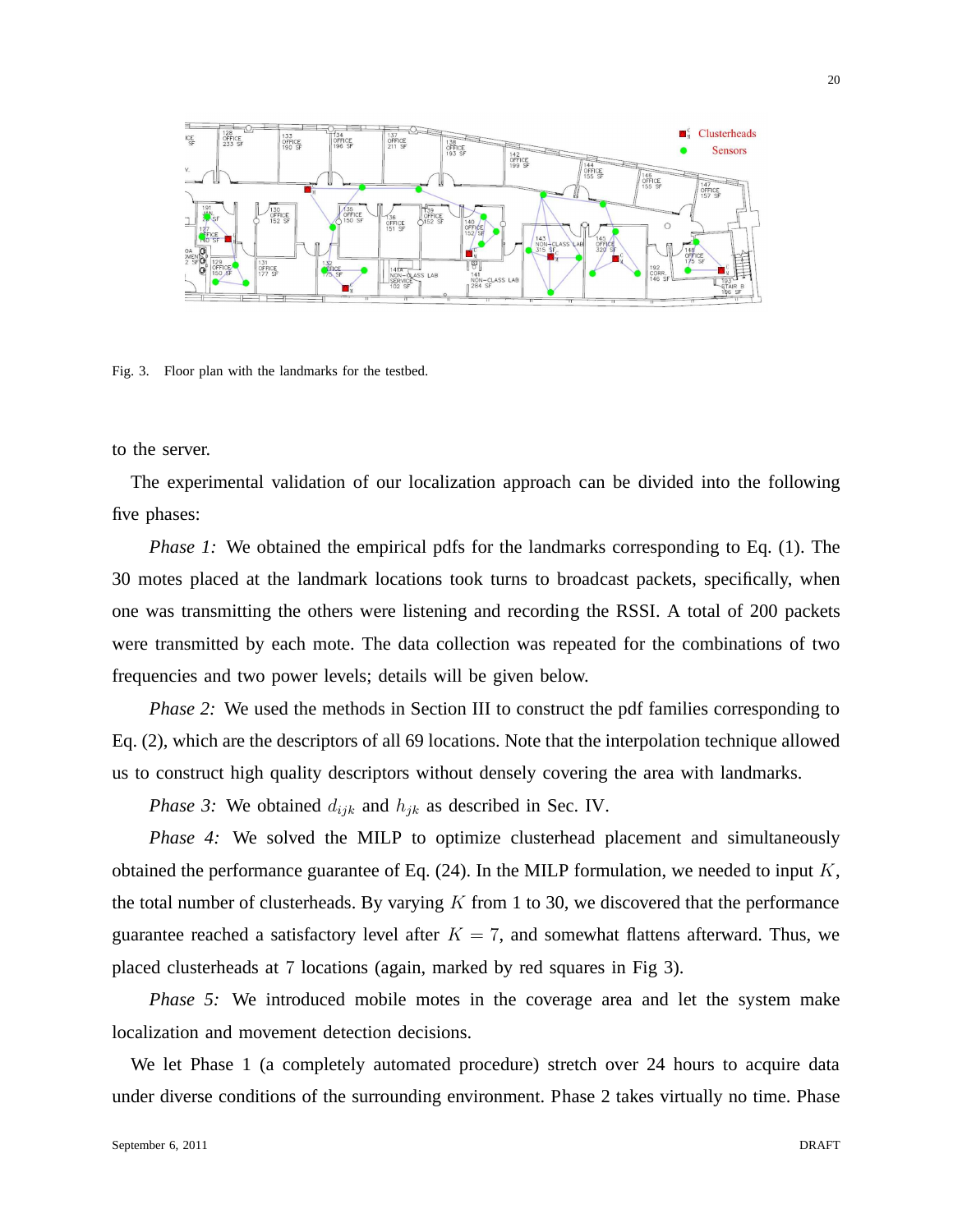3 takes another 24 hours on our computer, although further optimization of our code may reduce the computation time significantly. Phase 4 only takes about half an hour. Note that all these steps are performed only once, after which the amount of real-time computation needed for each localization decision is very small, such that the resources on the clusterheads (typically motes plugged into a wall outlet or a large enough battery) are sufficient.



 $\bar{D}_e = 87.32$  inches

#### Fig. 4. Localization result.

We know from previous experiences [15] and the literature that frequency and power diversity provide better performance. The mote to be located broadcasted 20 packets over the combination of 2 frequencies (2.410 GHz and 2.460 GHz) and 2 power levels (0 dBm and −10 dBm), with 5 packets corresponding to each combination. We achieved a mean error distance of 87.32 inches, which is better than our earlier result of 96.08 inches [15] based on techniques that do not use a formal method of pdf interpolation. The percentile of errors< 3 meters (118 inches) also improved from 80% to 87%. One may also count from Fig. 4 that the percentile of errors< 5 meters (197 inches) is 95%.

The total coverage area (we have excluded the rooms that are in the floor plan but to which we did not have access) was  $1827 \text{ feet}^2$ , that is, about 61 feet<sup>2</sup> per landmark. With a mean error distance of  $\bar{D}_e = 7.3$  feet the mean area of "confusion" was  $7.3^2 = 53$  feet<sup>2</sup>. It is evident that we were able to achieve accuracy on the same order of magnitude as the area "covered" by a landmark; this is the best possible outcome with a "discretized" system such as ours. That is,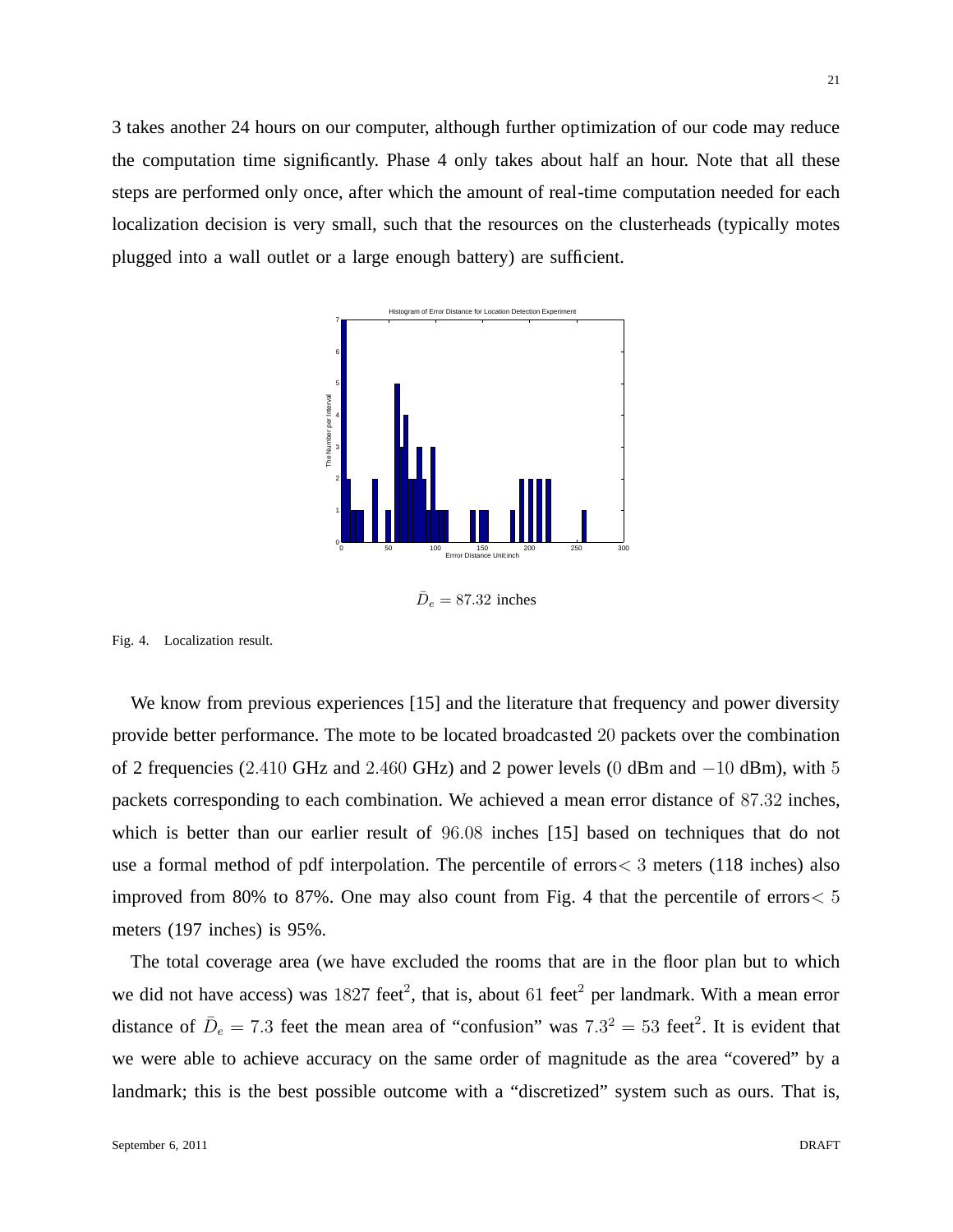the system was identifying the correct location or a neighboring location most of the time. We used a clusterhead density of 1 clusterhead per  $1827/7 = 261$  feet<sup>2</sup>. Note that our system is *not* based on the "proximity" to a clusterhead; the ratio of locations to clusterheads is 69/7, or about 10.

We also obtained results for the movement detection tier. The mote to be monitored now transmits 20 packets at a single frequency and power level depending on its *a priori* location. The use of a single frequency/power level was selected because the diversity only benefits decisions involving multiple clusterheads. The resulting error probability was 8%. Again, we emphasize that we are exploiting only the most basic RF measurements in obtaining these results. Yet, the approach is easily generalizable to include additional information if available (in that case, instead of scalar RSSI measurements we will be dealing with an observation vector).

# *B. A closer look at pdf interpolation*

We have proposed a rather sophisticated interpolation technique for generating location profiles. One concern is: if the interpolated pdfs were merely low-quality approximations of the actual pdfs, then we might be better-off using a Gaussian approximation, which is computationally cheaper. In our experiments however, the interpolated pdfs did a very good job preserving the shape information of the empirical pdfs which were not close to a Gaussian. As will be shown, the decision accuracy using the interpolated pdfs dominates that of the Gaussian approximation by a significant margin. Another question that we attempt to answer is: At what length-scale does pdf interpolation make sense? It turns out that the interpolation is very meaningful when the two end points are about 30 feet (or 9 meters) apart, but not when they are 60 feet apart.

The first experiment is conducted in a roughly straight corridor of about 60 feet long, mapped to 5 locations roughly 15 feet apart. Labeling the locations consecutively as location  $1, 2, \ldots, 5$ , we place the clusterhead at location 1 (which is at one end of the corridor). To measure the signals transmitted from each location, one of the coauthors stood at that location holding a transmitting mote, which sends a packet every 5 seconds. We chose to have a person hold the mote because this is close to an actual application scenario. The clusterhead received the packets and recorded the RSSI values. During the experiment, a total of 150 packets were sent from each location. Due to packet loss, the number of actual samples taken by the clusterhead is less, but we still obtained more than 100 samples for each location. Then, we mix a Gaussian component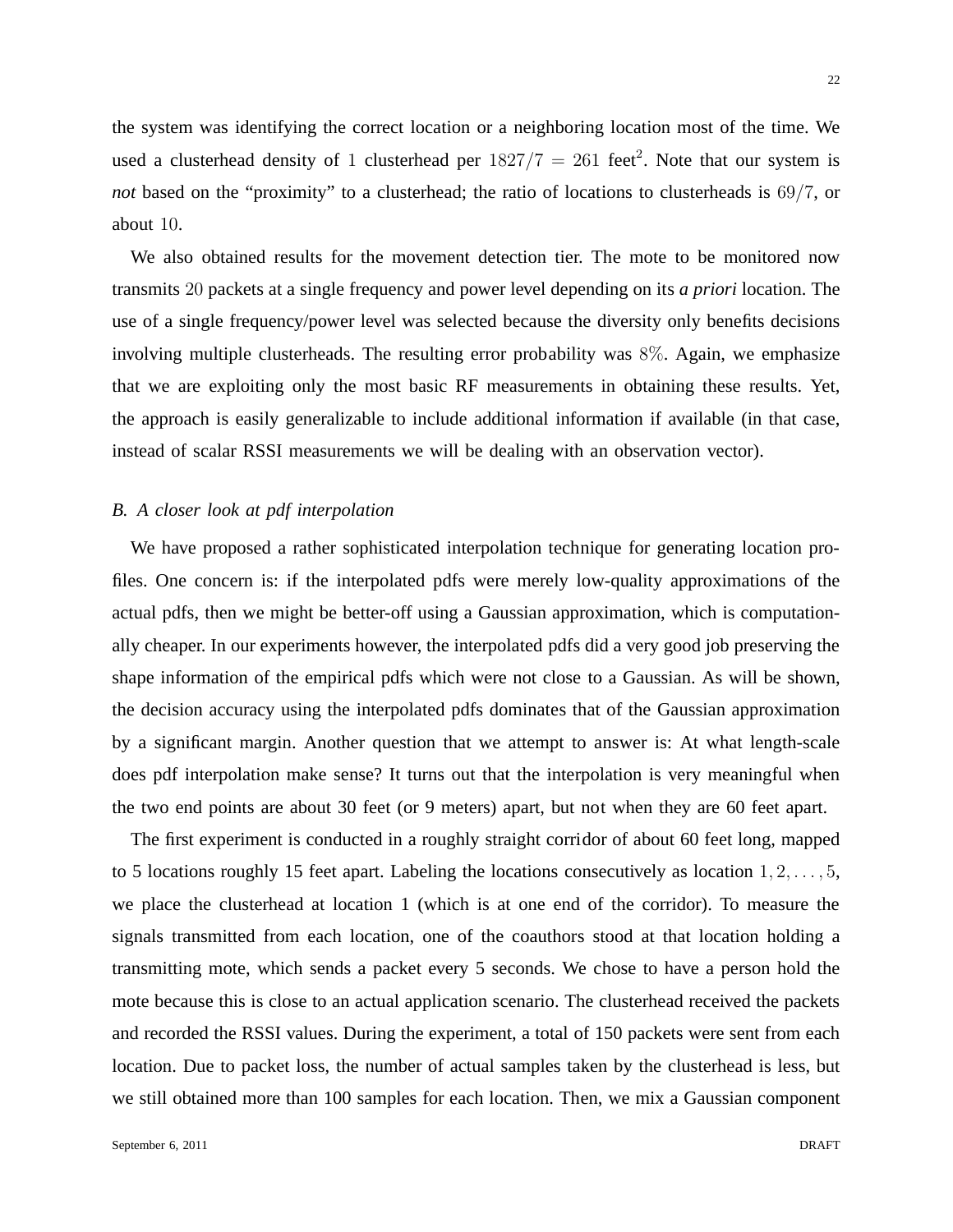We compare three interpolation methods. First, in what is labeled "linear short interpolation," the interpolated pdf of location i is generated using  $q_{i+1}$  and  $q_{i-1}$ :

$$
p_{i,\text{short}} = \text{Interpol}\left(\begin{bmatrix} 0.5\\ 0.5 \end{bmatrix}, q_{i-1}, q_{i+1}\right), i = 2, 3, 4.
$$

Second, in what is labeled "linear long interpolation," the interpolated pdfs are generated using  $q_1$  and  $q_5$ :

$$
p_{i,\text{long}} = \text{Interpol}\left(\left[\begin{array}{c} \frac{5-i}{4} \\ \frac{i-1}{4} \end{array}\right], q_1, q_5\right), \quad i = 2, 3, 4.
$$

Third, we adopt the Gaussian model instead and interpolate the pdf of each location with adjacent locations:  $\epsilon$ 

$$
p_{i,\text{gaussian}} = \text{Interpol}\left(\begin{bmatrix} 0.5\\0.5\\0.5 \end{bmatrix}, \phi(\mu_{i-1}, \sigma_{i-1}^2), \phi(\mu_{i+1}, \sigma_{i+1}^2) \right)
$$
  
=  $\phi\left(\frac{\mu_{i-1} + \mu_{i+1}}{2}, \frac{\sigma_{i-1}^2 + \sigma_{i+1}^2}{2}\right), \qquad i = 2, 3, 4.$ 

Last, we also include the geometric interpolation (cf. Sec. III-C) for comparison, denoted by  $p_{i,\text{geo}}$ , where location  $i \in \{2,3,4\}$  is interpolated by location  $i-1$  and  $i+1$  as in the linear short case.

*1) Qualitative study:* We visually compare the various interpolation results for location 2 as an example (Fig. 5). The short interpolation seems to capture some shape information of the actual pdf that is missed by the Gaussian model. For example, the empirical pdf is skewed to the left. The interpolated pdf also exhibits the skewness, while the Gaussian pdf is always symmetrical. One may also notice that the linear long and the geometric interpolations appear very different from the actual pdf.

*2) Quantitative observation:* First, it is of interest to compare the qualities of the different interpolations using the KL distance (9) as a metric of distance between pdfs. As we have seen, the KL distance appears in both localization and movement detection error exponents.

The comparison is plotted in Fig. 6. It is very interesting to see that *the quality of linear short interpolation dominates that of the Gaussian model in the KL sense*. For example, the KL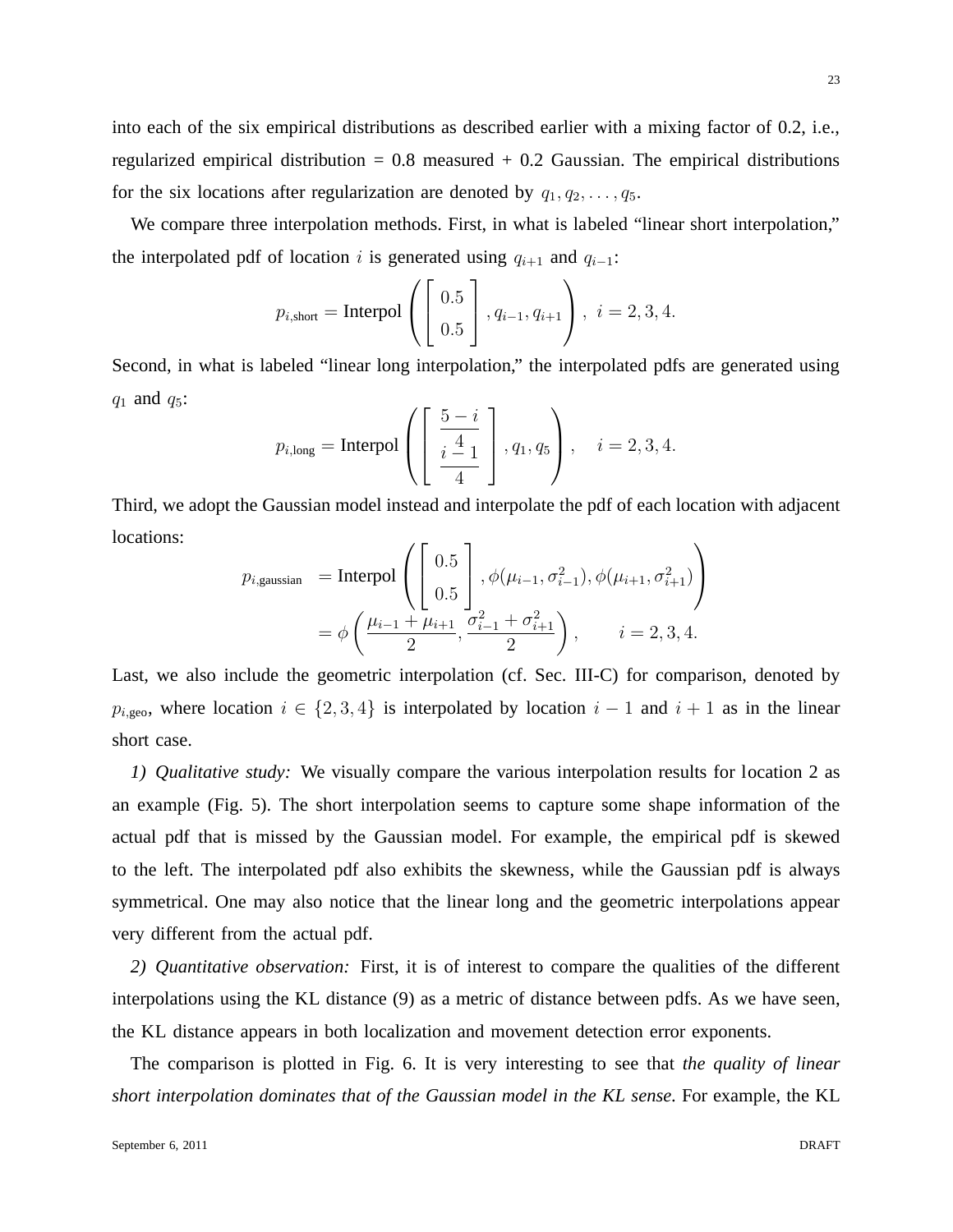

Fig. 5. Visual comparison of interpolated pdfs for location 2.

distance of short-interpolation-to-empirical for location 4 is only a little over one third of that of the Gaussian model. For locations 2 and 3, the difference is roughly a factor of 1.5, which is still significant. Similarly, the linear short interpolation appears superior to the geometric (also short) interpolation. The long interpolation on the other hand clearly departs from the actual distribution.



Fig. 6. Kullback-Leibler distance comparison.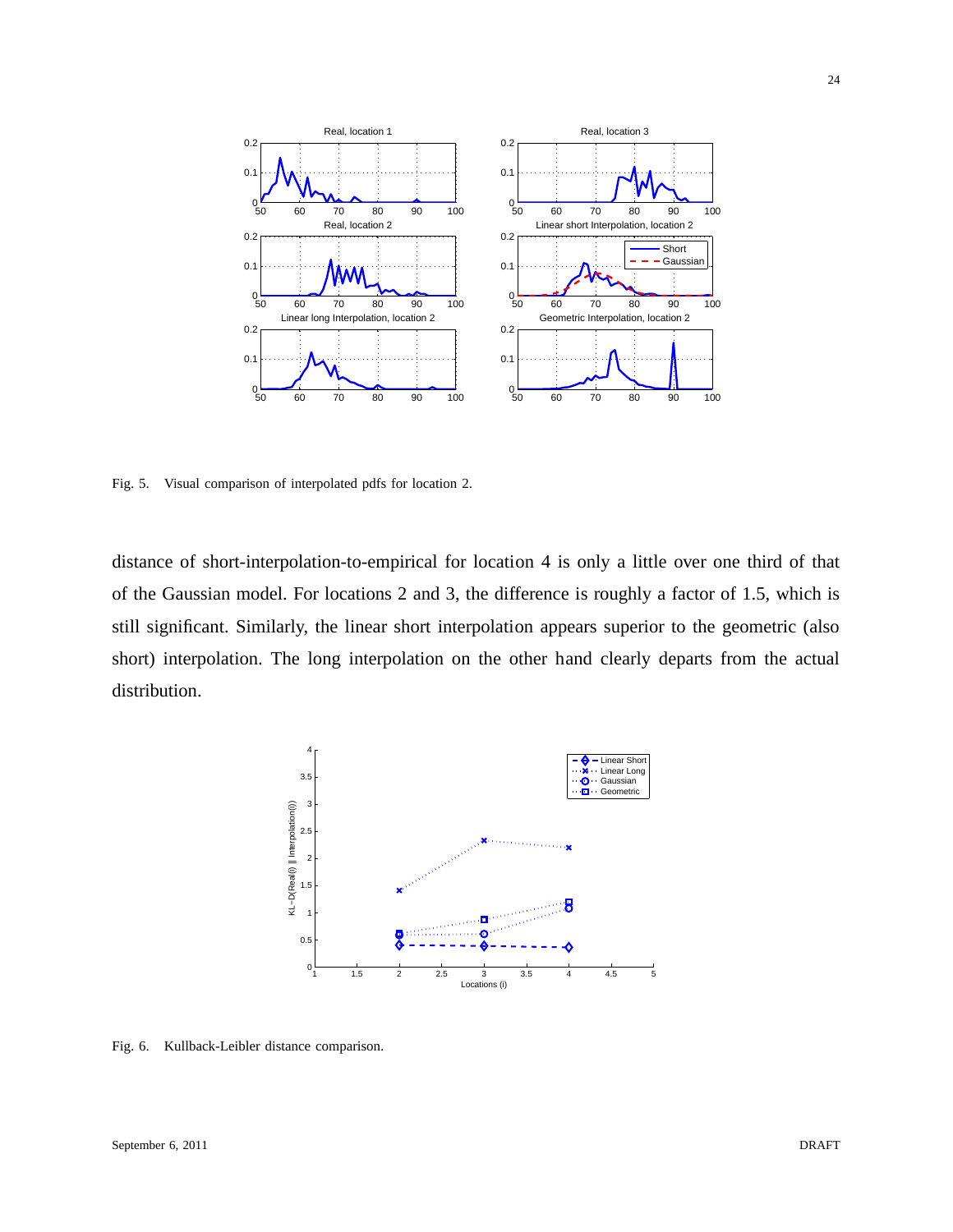Next, we attempted location distinction using these pdfs. We omit the geometric and the linear long cases as, based on the discussion above, they are not suitable for our purposes. We will hence change the label "linear short interpolation" to simply "linear interpolation". For each location  $j = 2, 3$ , and 4, and each sample size  $n = 5, 10, 15, \ldots, 30$ , we tested the hypothesis that "the wireless device is at location  $j$ " using  $n$  RSSI measurements drawn randomly from a large pre-compiled data set. Each sample contained measurements associated with one single location i, where  $i \in \{1, \ldots, 6\}$ . The GHT was used to make the decision, in which the threshold  $\lambda$  was optimized for each j and n. For each pair of j and n, we repeated the trial 4000 times and calculate the empirical error probability, which is a weighted sum of all types of errors.



Fig. 7. Comparison of linear interpolation and the Gaussian model in terms of the error probability of GHT using the interpolated pdf.

Some observations are in order. First, very low error probability is achieved using the linearly interpolated pdfs. Second, and maybe more interestingly, the error probabilities using linearly interpolated pdfs are lower than those using the Gaussian model in all instances, and the difference is quite large in most cases. Further, as the sample size increases, the former decreases faster than the latter. These demonstrate that the approximation qualities of the interpolated pdfs are fairly notable, and the added computational effort (compared to the Gaussian model) may very much be worth our while.

Yet another interesting observation emerges in the comparison with [8], which has shown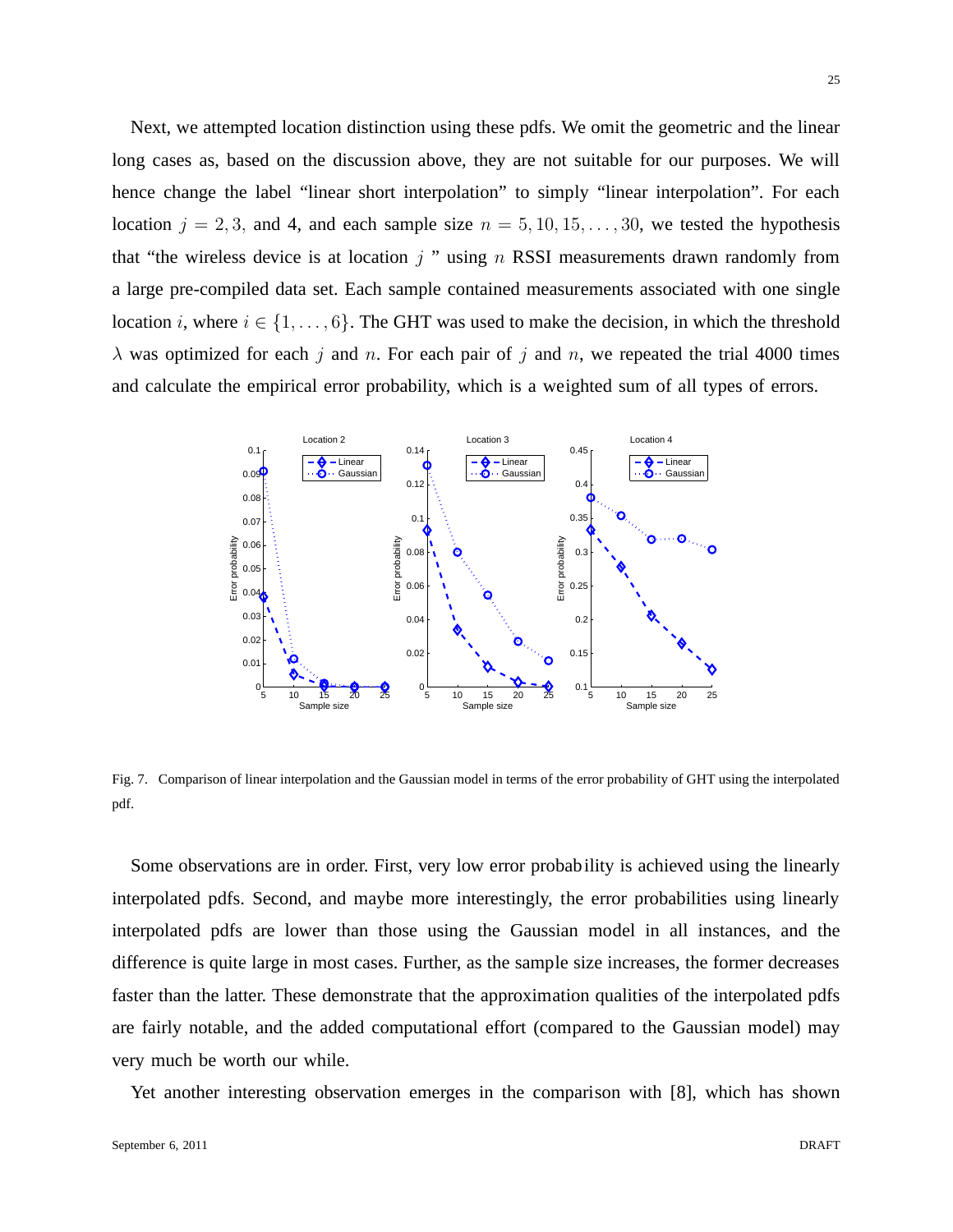that when the spacing of "reference signatures" goes below roughly 10 meters, the improvement in performance diminishes. The spacing of the "reference signatures" there is analogous to the distance between the two end-point locations in our pdf interpolation. The two end points in the working version (the "short") of our pdf interpolation happen to be a little more than 9 meters (30 feet) apart. This result reinforces that of [8], as both indicate that taking empirical measurements at a spacial density of less than 9 or 10 meters apart, or roughly 1 per 25 sq. meters, carries diminishing benefit.

The interpolations above were done along a line. We also tested interpolations in a triangle, as shown in Figure 8. The clusterhead (the listener) was placed at location 1 and the profile of location 5 was interpolated using those of location 2,3, and 6. Figure 9(a) shows the KL distance from the interpolated profile of location 5 to the empirical profile of itself and other locations. The figure shows that under linear interpolation, the distance to self is clearly lower than those to others — the plot has a clear minimum at location 5 — while the distinction under Gaussian interpolation is less pronounced. Finally, Figure 9(b) shows the error probability of GHT using different profiles. Consistent with the KL distance, the linear interpolated profile out-performs the Gaussian one significantly.



Fig. 8. Layout of the experiment. Node 1 is the clusterhead (listener).

#### *C. Change of signal profiles over time*

Consideration of short-term changes such as the effect of people walking around has already been built into our model. With that taken care of, we can consider the signal profiles to be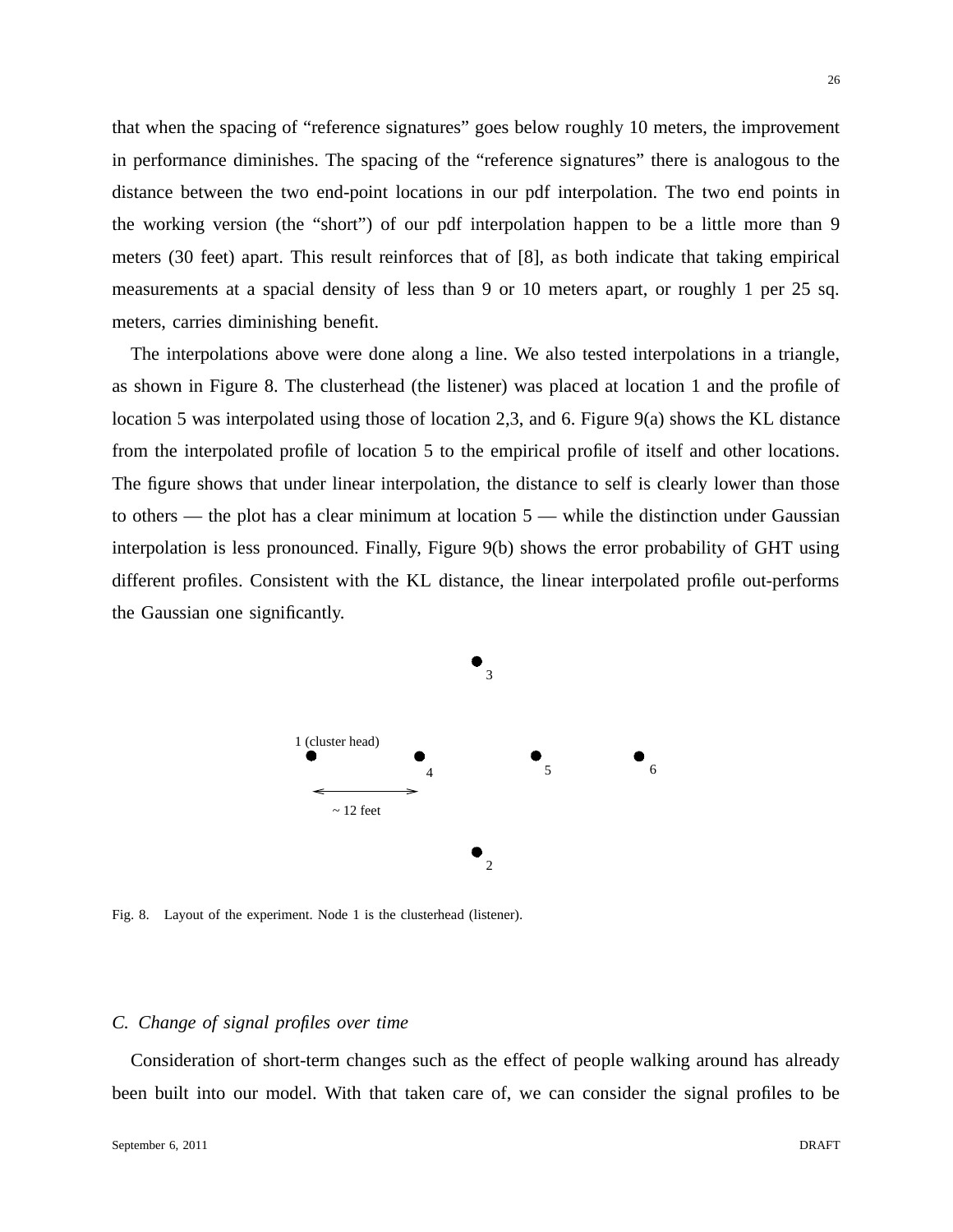

(a) KL distances of the empirical pdfs to the interpolated pdf of location 5 (a clear minimum at 5 is desired).



Fig. 9. Comparison of linear interpolation and the Gaussian model in terms of (a) the KL distance, (b) the error rate in GHT.

relatively stable. In the long run, some reprofiling would be inevitable. Our experiences indicate that the profile experiences virtually no change for the time scale of one month, but reprofiling may be needed for a period beyond 4 months.

First, to assess the effect of an outdated profile on localization accuracy, we performed a new experiment and used a current profile, an one-month-old profile, and a four-month-old profile. When we used the one-month-old profile the probability of accurately reporting the correct landmark deteriorated by 2.27% compared to the one obtained by using the current profile. On the other hand, when we used the four-month-old profile, the probability of accurately reporting the correct landmark deteriorated by 6.5% compared to the one obtained by using the current profile. Real systems are typically overprovisioned so such a performance deterioration may be tolerable. Of course, the percentage drift in the corresponding probabilities of error was substantially higher but in any case we work with small probabilities of error. Furthermore, even when we make an error the error is small since we report a neighboring landmark in virtually all of the cases.

To gain more insight, we used again the KL distance to measure the drift of signal profiles. Signal profiles of four locations that resemble a neighborhood in our landmark graph were measured first in July, then in the beginning of November (i.e., after 4 months), and then at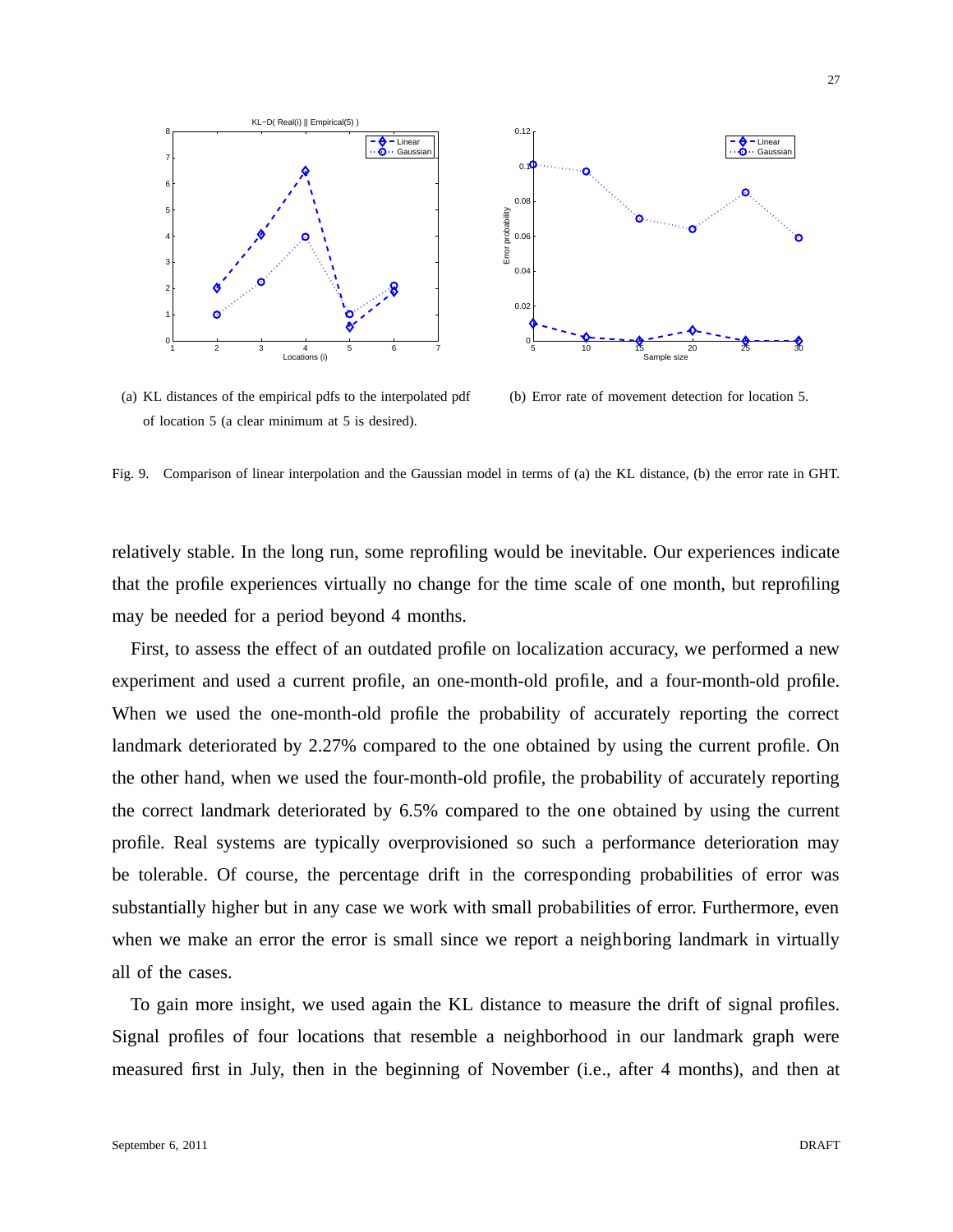| ບ<br>n.<br>۰ |  |
|--------------|--|
|              |  |

| KL DISTANCE OF SIGNAL PROFILE DRIFTING |  |
|----------------------------------------|--|
|----------------------------------------|--|

|            | KL-D Early Nov vs. Late Nov | KL-D July vs. Early Nov |  |
|------------|-----------------------------|-------------------------|--|
| Location 1 | 0.54                        | 0.57                    |  |
| Location 2 | 0.68                        | 2.15                    |  |
| Location 3 | 0.58                        | 1.12                    |  |
| Location 4 | 0.40                        | 3.19                    |  |

# TABLE II KL DISTANCE BETWEEN LOCATIONS

| KL-Distance | Location 1 | Location 2 | Location 3 | Location 4 |
|-------------|------------|------------|------------|------------|
| Location 1  |            | 4.42       | 6.44       | 6.49       |
| Location 2  | 3.29       |            | 5.17       | 6.96       |
| Location 3  | 6.86       | 5.48       |            | 3.41       |
| Location 4  | 8.01       | 7.87       | 3.45       |            |

the end of November. Table II shows that the KL distances of signal profiles between pairs of locations are on the scale of 3 to 8. On the other hand, Table I shows that, the signal profiles changed by a KL distance of around 0.5 from the beginning to the end of November, which is negligible compared with the pairwise distances. However, the maximum drift in KL distances from July to November is around 3, which is smaller but not substantially smaller than all pairwise distances.

# VI. CONCLUSION

This paper reports a set of carefully designed rules and algorithms that played crucial roles at various junctures of a successful two-tier wireless RSSI-based positioning system. Both theoretical and experimental justifications are provided. In addition to working out the details of the design, the experimental validation of the formal pdf interpolation and that of the singleclusterhead-based movement detection are valuable pieces of new information. It is worth noting that the use of advanced decision theory does not make our approach more difficult to use; quite the contrary. Admittedly, we record full pdf information and use formal optimization to decide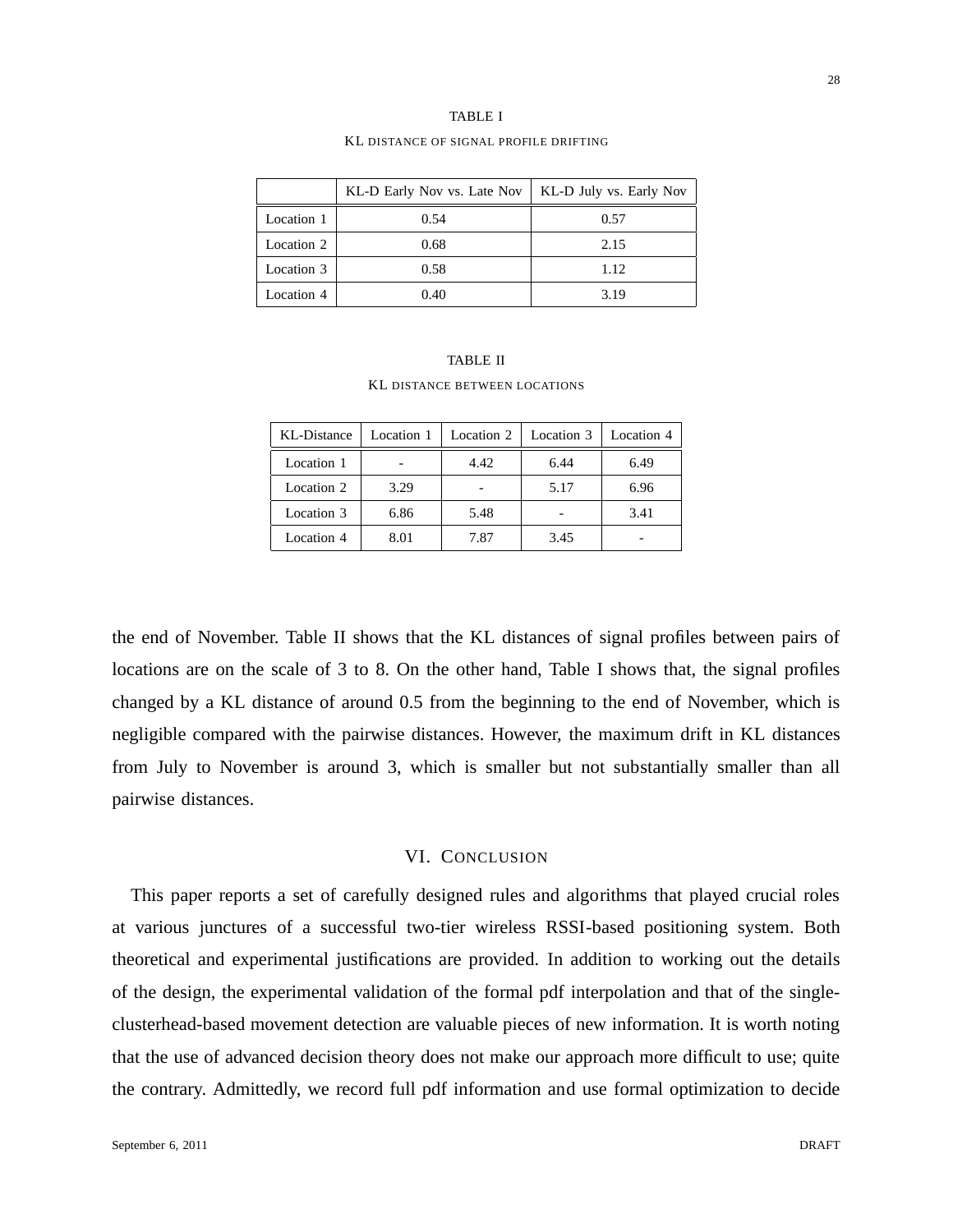clusterhead placement, which makes the initialization of the system a little more complex (but actually very doable) than other methods. But after writing these pieces of code, deploying the system is very easy exactly because the approach is "formal" at every step, and consequently there is little need for trial-and-error type of adjustments. The fact that our system produced a performance that is in the same ballpark as other state-of-the-art methods validates that our approach is not a mere theoretical exercise. The accuracy we demonstrated is rather favorable, but we recognize that the conditions of experimentation are not strictly comparable with other methods.

#### **REFERENCES**

- [1] J. Caffery and G. Stuber, "Subscriber location in CDMA cellular networks," *IEEE Transactions on Vehicular Technology*, vol. 47, no. 2, pp. 406–416, 1998.
- [2] A. Weiss, "On the accuracy of a cellular location system based on RSS measurements," *IEEE Transactions on Vehicular Technology*, vol. 52, no. 6, pp. 1508–1518, 2003.
- [3] R. Want, A. Hopper, V. Falcao, and J. Gibbons, "The active badge location system," *ACM Transactions on Information Systems*, vol. 10, pp. 91–102, January 1992.
- [4] N. B. Priyantha, A. Chakraborty, and H. Balakrishnan, "The cricket location-support system," in *Mobile Computing and Networking*, 2000, pp. 32–43. [Online]. Available: "http://citeseer.nj.nec.com/priyantha00cricket.html"
- [5] I. Guvenc, C.-C. Chong, and F. Watanabe, "NLOS identification and mitigation for UWB localization systems," in *Wireless Communications and Networking Conference (WCNC 2007)*, March 2007, pp. 1571–1576.
- [6] N. Patwari and S. Kasera, "Robust location distinction using temporal link signatures," in *MobiCom '07: Proceedings of the 13th annual ACM international conference on Mobile computing and networking*. New York, NY, USA: ACM, 2007, pp. 111–122.
- [7] P. Bahl and V. Padmanabhan, "RADAR: An in-building RF-based user location and tracking system," in *Proceedings of the IEEE INFOCOM Conference*. Tel-Aviv, Israel: IEEE, March 2000.
- [8] K. Lorincz and M. Welsh, "Motetrack: A robust, decentralized approach to RF-based location tracking," *Springer Personal and Ubiquitous Computing, Special Issue on Location and Context-Awareness*, pp. 1617–4909, 2006.
- [9] K. Kaemarungsi and P. Krishnamurthy, "Modeling of indoor positioning systems based on location fingerprinting," in *Proceedings of the IEEE INFOCOM Conference*, 2004.
- [10] J. Hightower, R. Want, and G. Borriello, "SpotON: An indoor 3d location sensing technology based on RF signal strength," University of Washington, Department of Computer Science and Engineering, Seattle, WA, UW CSE 00-02-02, February 2000.
- [11] P. Castro, P. Chiu, T. Kremenek, and R. Muntz, "A probabilistic location service for wireless network environments," in *Proceedings of Ubicomp*. Atlanta, GA: ACM, September 2001.
- [12] N. Patwari, A. O. Hero, M. Perkins, N. S. Correal, and R. J. O'Dea, "Relative location estimation in wireless sensor networks," *IEEE Transanctions on Signal Processing*, vol. 51, no. 8, pp. 2137–2148, 2003.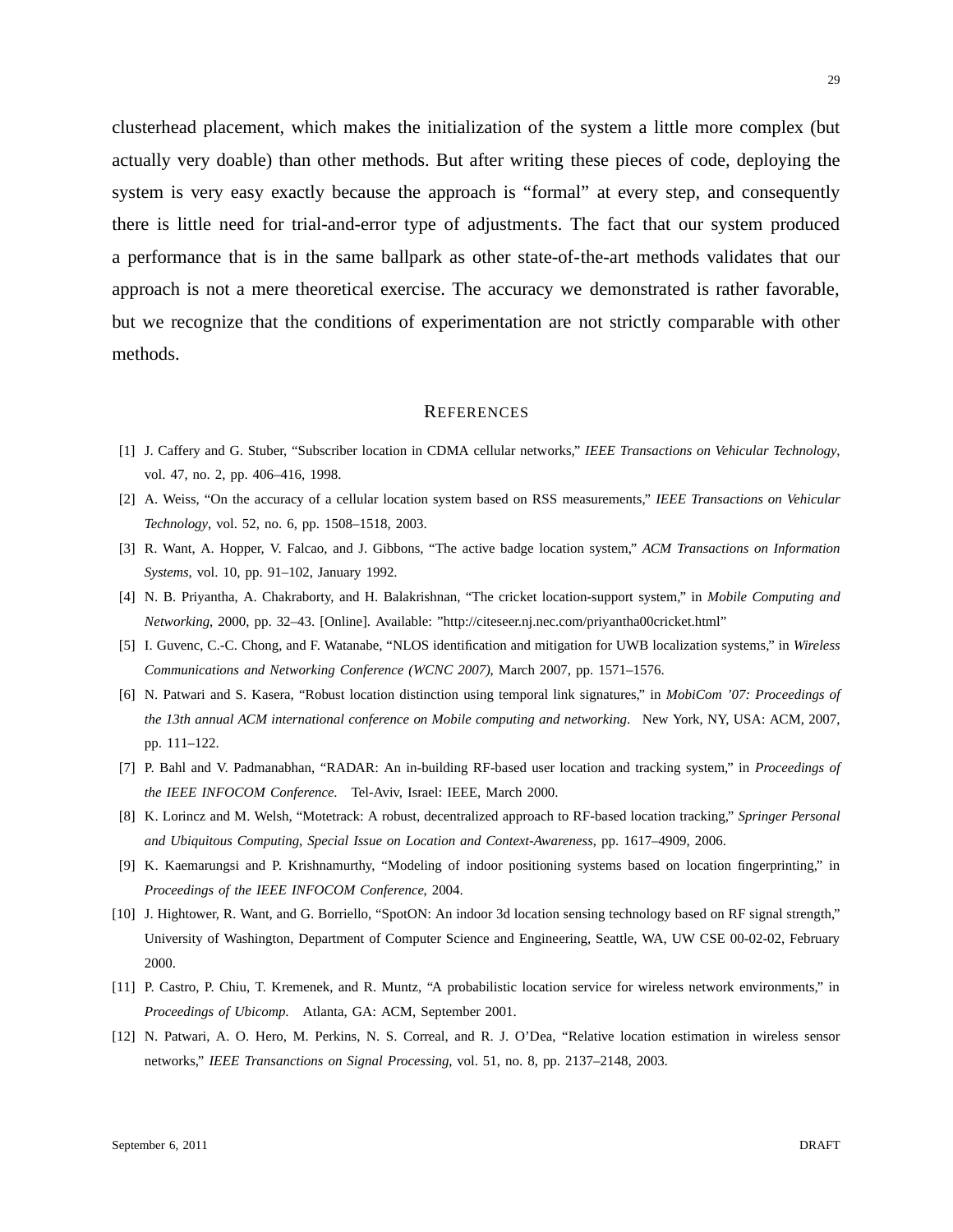- [13] K. Yedavalli, B. Krishnamachari, S. Ravula, and B. Srinivasan, "Ecolocation: A sequence based technique for RF-only localization in wireless sensor networks," in *The Fourth International Conference on Information Processing in Sensor Networks*, Los Angeles, CA, April 2005.
- [14] I. C. Paschalidis and D. Guo, "Robust and distributed localization in sensor networks," in *Proceedings of the 46th IEEE Conference on Decision and Control*, New Orleans, Louisiana, December 2007, pp. 933–938.
- [15] ——, "Robust and distributed stochastic localization in sensor networks: Theory and experimental results," *ACM Trans. Sensor Networks*, vol. 5, no. 4, pp. 34:1–34:22, 2009.
- [16] M. A. Youssef, "Collection about location determination papers available online," 2008, http://www.cs.umd.edu/∼moustafa/ location papers.htm.
- [17] C. Chang and A. Sahai, "Cramer-Rao-type bounds for localization," *Journal on Applied Signal Processing*, vol. 2006, p. 113, 2006.
- [18] S. Gezici, "A survey on wireless position estimation," *Journal Wireless Personal Communications*, vol. 44, no. 3, pp. 263–282, 2008.
- [19] F. H. Bursal, "On interpolating between probability distributions," *Applied Mathematics and Computation*, vol. 77, pp. 213–244, 1996.
- [20] S. Ray, W. Lai, and I. C. Paschalidis, "Statistical location detection with sensor networks," *Joint special issue IEEE/ACM Trans. Networking and IEEE Trans. Information Theory*, vol. 52, no. 6, pp. 2670–2683, 2006.
- [21] T. Cover and J.A.Thomas, *Elements of Information Theory*. John Wiley & Sons, Inc, 1991.
- [22] W. Hoeffding, "Asymptotically optimal tests for multinomial distributions," *Ann. Math. Statist.*, vol. 36, pp. 369–401, 1965.
- [23] A. Dembo and O. Zeitouni, *Large Deviations Techniques and Applications*, 2nd ed. NY: Springer-Verlag, 1998.
- [24] M. Daskin, *Network and Discrete Location*. Wiley, New York, 1995.
- [25] F. Özsoy and M. Pinar, "An exact algorithm for the capacitated vertex p-center problem," *Computers and Operations Research*, vol. 33, no. 5, pp. 1420–1436, 2006.



**Keyong Li** received his BS from the University of Science and Technology, China, in 1999. He received his MS and Ph.D. degrees from Boston University in September 2001 and January 2006, respectively. From August 2005 to August 2007 he was a postdoctoral associate at the department of Mechanical Engineering at Cornell University. From August 2007 to January 2010, he was a postdoctoral associate at the Center for Information and Systems Engineering at Boston University, where he applied his knowledge of optimization, control, and stochastic systems to a wide range of applications from sensor networks to

protein binding computations. Since February 2010, he has been a financial software developer in Bloomberg L.P.